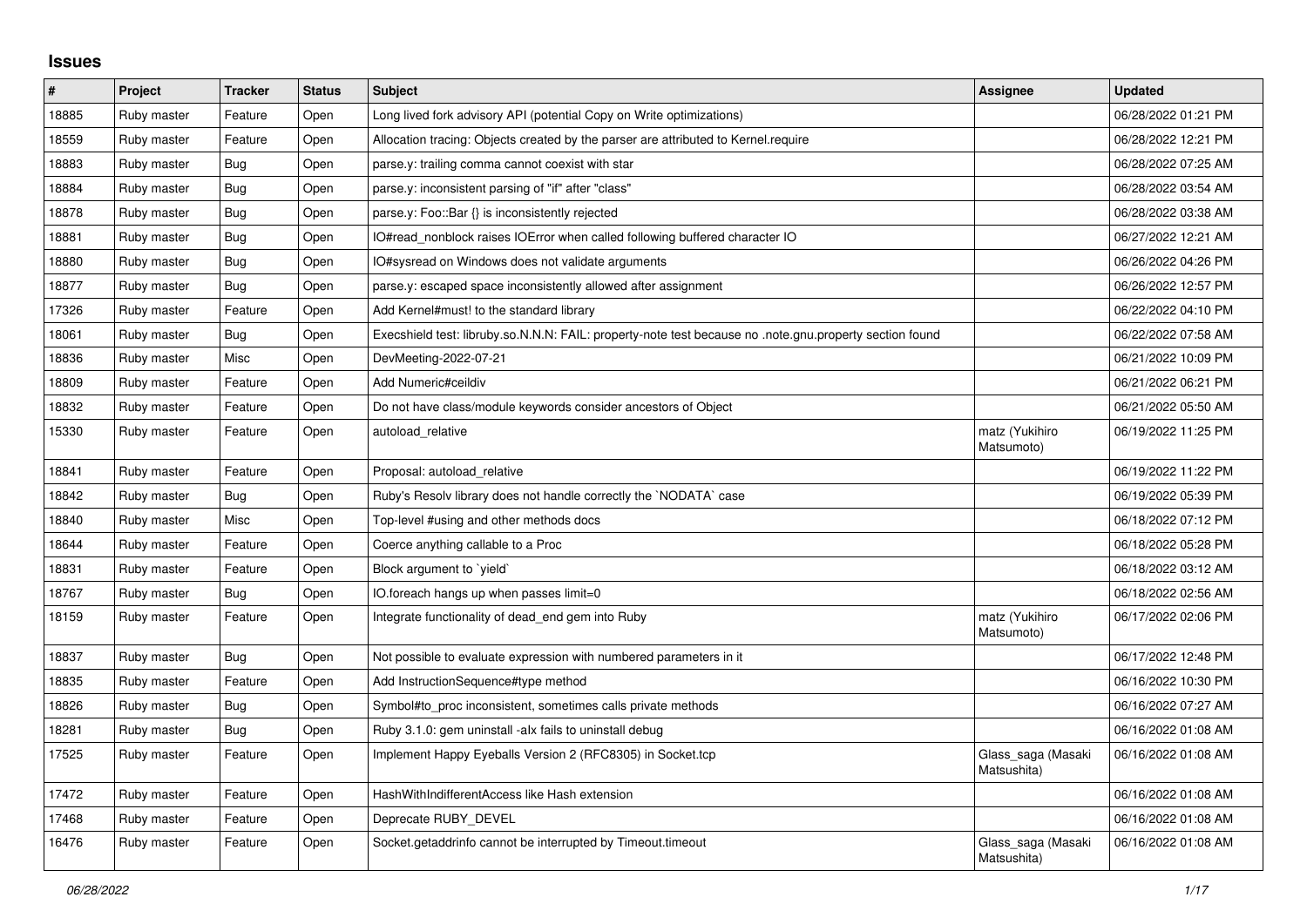| #     | Project     | <b>Tracker</b> | <b>Status</b> | <b>Subject</b>                                                                                                     | <b>Assignee</b>               | <b>Updated</b>      |
|-------|-------------|----------------|---------------|--------------------------------------------------------------------------------------------------------------------|-------------------------------|---------------------|
| 16005 | Ruby master | Feature        | Open          | A variation of Time.iso8601 that can parse yyyy-MM-dd HH:mm:ss                                                     |                               | 06/16/2022 01:08 AM |
| 16495 | Ruby master | Feature        | Open          | Inconsistent quotes in error messages                                                                              | matz (Yukihiro<br>Matsumoto)  | 06/15/2022 04:21 PM |
| 18780 | Ruby master | <b>Bug</b>     | Open          | Incorrect binding receiver for C API rb_eval_string()                                                              |                               | 06/15/2022 12:14 AM |
| 18825 | Ruby master | Feature        | Open          | Specialized instruction for "array literal + `.hash`"                                                              |                               | 06/14/2022 05:24 PM |
| 18816 | Ruby master | <b>Bug</b>     | Open          | Ractor segfaulting MacOS 12.4 (aarch64 / M1 processor)                                                             |                               | 06/13/2022 01:46 PM |
| 17995 | Ruby master | Bug            | Open          | Slow down when mjit and Ractor are being used at same time                                                         | k0kubun (Takashi<br>Kokubun)  | 06/11/2022 04:02 AM |
| 18768 | Ruby master | <b>Bug</b>     | Open          | Inconsistent behavior of IO, StringIO and String each_line methods when return paragraph and chomp: true<br>passed |                               | 06/10/2022 03:46 PM |
| 18822 | Ruby master | Feature        | Open          | Ruby lack a proper method to percent-encode strings for URIs (RFC 3986)                                            |                               | 06/09/2022 02:42 PM |
| 18435 | Ruby master | <b>Bug</b>     | Open          | Calling `protected` on ancestor method changes result of `instance_methods(false)`                                 |                               | 06/09/2022 10:23 AM |
| 16597 | Ruby master | Feature        | Open          | missing poll()                                                                                                     |                               | 06/09/2022 09:14 AM |
| 18821 | Ruby master | Feature        | Open          | Expose Pattern Matching interfaces in core classes                                                                 |                               | 06/09/2022 07:24 AM |
| 18657 | Ruby master | <b>Bug</b>     | Open          | IRB raises exception when stdout is a pipe                                                                         |                               | 06/08/2022 03:34 PM |
| 18796 | Ruby master | <b>Bug</b>     | Open          | GC compaction gets stuck on Mac OS when a debugger is attached                                                     |                               | 06/08/2022 08:25 AM |
| 18795 | Ruby master | <b>Bug</b>     | Open          | Verbose GC debug output with -DRGENGC_DEBUG=5 causes a crash                                                       |                               | 06/08/2022 08:24 AM |
| 18818 | Ruby master | <b>Bug</b>     | Open          | SEGV (Fiber scheduler?)                                                                                            | ioquatix (Samuel<br>Williams) | 06/06/2022 06:31 PM |
| 18770 | Ruby master | Bug            | Open          | Inconsistent behavior of IO/StringIO's each methods when called with nil as a separator, limit and chomp:<br>true  |                               | 06/06/2022 05:38 PM |
| 16150 | Ruby master | Feature        | Open          | Add a way to request a frozen string from to_s                                                                     |                               | 06/03/2022 04:42 PM |
| 18815 | Ruby master | Feature        | Open          | instance_{eval,exec} vs Proc#>>                                                                                    |                               | 06/02/2022 05:17 PM |
| 18814 | Ruby master | Feature        | Open          | Ractor: add method to query incoming message queue size                                                            |                               | 06/02/2022 11:59 AM |
| 18812 | Ruby master | Feature        | Open          | Add ability to trace exit locations for YJIT                                                                       |                               | 06/01/2022 02:42 PM |
| 18658 | Ruby master | <b>Bug</b>     | Open          | Need openssl 3 support for Ubuntu 22.04 (Ruby 2.7.x and 3.0.x)                                                     | rhenium (Kazuki<br>Yamaguchi) | 05/30/2022 08:06 PM |
| 18810 | Ruby master | Bug            | Open          | Make `Kernel#p` interruptable.                                                                                     | ioquatix (Samuel<br>Williams) | 05/30/2022 12:44 AM |
| 18608 | Ruby master | <b>Bug</b>     | Open          | require': cannot load such file -- ripper (LoadError) after `make distclean`                                       |                               | 05/27/2022 04:10 AM |
| 18444 | Ruby master | i Bug          | Open          | Trapped TSTP causes a locking deadlock in 3.0.3 onward                                                             |                               | 05/26/2022 10:29 PM |
| 18286 | Ruby master | Bug            | Open          | Universal arm64/x86_84 binary built on an x86_64 machine segfaults/is killed on arm64                              |                               | 05/26/2022 09:45 PM |
| 18678 | Ruby master | <b>Bug</b>     | Open          | Crash on Mac - vm_call0_cfunc_with_frame                                                                           |                               | 05/26/2022 05:40 PM |
| 18805 | Ruby master | Bug            | Open          | IO::Buffer is inconsistent when returning a string from an empty buffer                                            |                               | 05/25/2022 12:45 PM |
| 14602 | Ruby master | Feature        | Open          | Version of dig that raises error if a key is not present                                                           |                               | 05/25/2022 12:02 PM |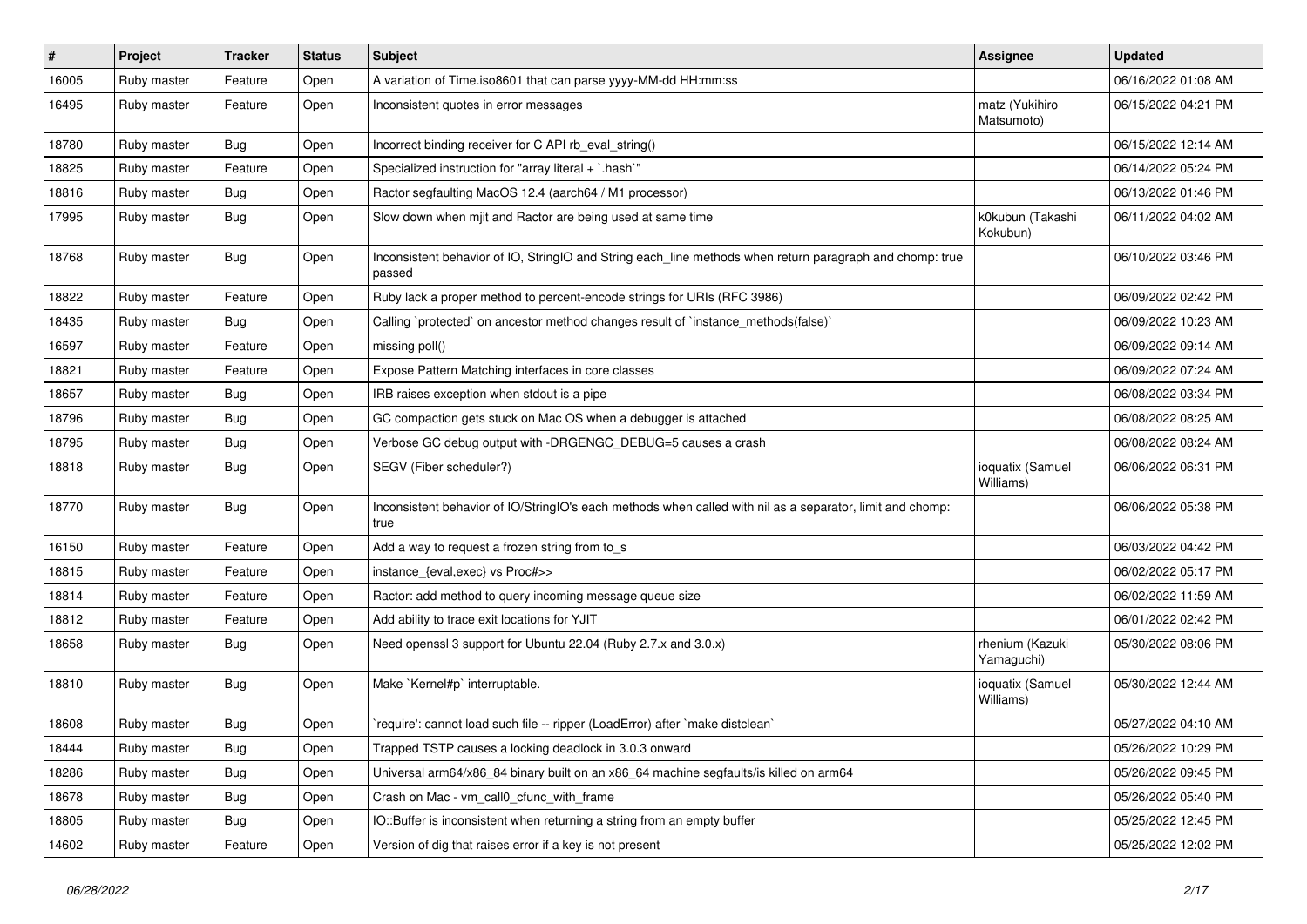| $\#$  | Project     | <b>Tracker</b> | <b>Status</b> | Subject                                                                               | <b>Assignee</b>    | <b>Updated</b>      |
|-------|-------------|----------------|---------------|---------------------------------------------------------------------------------------|--------------------|---------------------|
| 18804 | Ruby master | Bug            | Open          | Invalid line number for putnil instruction                                            |                    | 05/25/2022 09:22 AM |
| 18799 | Ruby master | Bug            | Open          | Refinement#import_methods vs attr_reader                                              |                    | 05/25/2022 06:50 AM |
| 18798 | Ruby master | Feature        | Open          | 'UnboundMethod#==' with inherited classes                                             |                    | 05/25/2022 12:32 AM |
| 18761 | Ruby master | Misc           | Open          | provide an example wasm project                                                       | katei (Yuta Saito) | 05/23/2022 11:01 AM |
| 18797 | Ruby master | Bug            | Open          | Third argument to Regexp.new is a bit broken                                          |                    | 05/23/2022 10:11 AM |
| 16829 | Ruby master | Bug            | Open          | Exceptions raised from within an enumerated method lose part of their stacktrace      |                    | 05/20/2022 07:25 PM |
| 18794 | Ruby master | Bug            | Open          | Windows ucrt - intermittent SEGV TestObjSpace#test_reachable_objects_during_iteration |                    | 05/20/2022 05:19 PM |
| 18774 | Ruby master | Feature        | Open          | Add Queue#pop(timeout:)                                                               |                    | 05/20/2022 12:27 AM |
| 17996 | Ruby master | Bug            | Open          | Cygwin: thread + pipe behavior since Ruby 2.6                                         | cruby-cygwin       | 05/19/2022 08:20 AM |
| 15334 | Ruby master | Bug            | Open          | child_info_fork::abort: address space needed by 'emoji_iso2022_kddi.so' on cygwin     | cruby-cygwin       | 05/19/2022 08:20 AM |
| 15097 | Ruby master | <b>Bug</b>     | Open          | Gem install fails on Ruby 2.5.1 with Cygwin (get_dns_server_list undefined)           | cruby-cygwin       | 05/19/2022 08:20 AM |
| 11840 | Ruby master | Bug            | Open          | Error with "make check" on Cygwin                                                     | cruby-cygwin       | 05/19/2022 08:20 AM |
| 9409  | Ruby master | Bug            | Open          |                                                                                       | cruby-cygwin       | 05/19/2022 08:20 AM |
| 18783 | Ruby master | Bug            | Open          | OptionParser should recognize "-" as an optional argument                             |                    | 05/19/2022 12:15 AM |
| 18782 | Ruby master | Bug            | Open          | Race conditions in autoload when loading the same feature with multiple threads.      |                    | 05/18/2022 09:22 PM |
| 18751 | Ruby master | <b>Bug</b>     | Open          | Regression on master for Method#== when comparing public with private method          |                    | 05/18/2022 01:27 AM |
| 18789 | Ruby master | Bug            | Open          | make test-bundled-gems failed after make install                                      |                    | 05/18/2022 01:01 AM |
| 18784 | Ruby master | Bug            | Open          | `FileUtils.rm_f` and `FileUtils.rm_rf` should not mask exceptions                     |                    | 05/16/2022 09:04 AM |
| 17316 | Ruby master | Feature        | Open          | On memoization                                                                        |                    | 05/13/2022 11:32 AM |
| 18776 | Ruby master | Feature        | Open          | <b>Object Shapes</b>                                                                  |                    | 05/13/2022 01:11 AM |
| 18654 | Ruby master | Feature        | Open          | Enhancements to prettyprint                                                           | akr (Akira Tanaka) | 05/12/2022 01:44 PM |
| 18642 | Ruby master | Feature        | Open          | Named ripper fields                                                                   |                    | 05/12/2022 01:37 PM |
| 18763 | Ruby master | Bug            | Open          | The configure option "--with-openssl-dir" has lower precedence than pkg-config        |                    | 05/11/2022 11:39 AM |
| 18690 | Ruby master | Feature        | Open          | Allow `Kernel#then` to take arguments                                                 |                    | 05/10/2022 06:16 PM |
| 18764 | Ruby master | Bug            | Open          | Build Error when Using msys2-mingw64 and Ruby 3.2                                     |                    | 05/10/2022 06:48 AM |
| 18384 | Ruby master | Feature        | Open          | Pattern Match Object                                                                  |                    | 05/07/2022 06:01 PM |
| 18762 | Ruby master | Feature        | Open          | Add an Array#undigits that compliments Integer#digits                                 |                    | 05/03/2022 08:08 PM |
| 18760 | Ruby master | Bug            | Open          | Ractors vs "skynet" microbenchmark                                                    |                    | 05/02/2022 11:36 PM |
| 18758 | Ruby master | <b>Bug</b>     | Open          | Ruby fails to build on M1 Mac when x86 Homebrew is installed                          |                    | 04/28/2022 03:19 PM |
| 18759 | Ruby master | Bug            | Open          | snapshot-ruby_2_7: test failure on macos-12                                           |                    | 04/28/2022 12:18 AM |
| 18757 | Ruby master | Feature        | Open          | Introduce %R percent literal for anchored regular expression patterns                 |                    | 04/27/2022 05:30 PM |
| 18740 | Ruby master | Bug            | Open          | Use of rightward assignment changes line number needed for line-targeted TracePoint   |                    | 04/27/2022 09:56 AM |
| 18685 | Ruby master | Feature        | Open          | Enumerator.product: Cartesian product of enumerables                                  |                    | 04/26/2022 07:02 AM |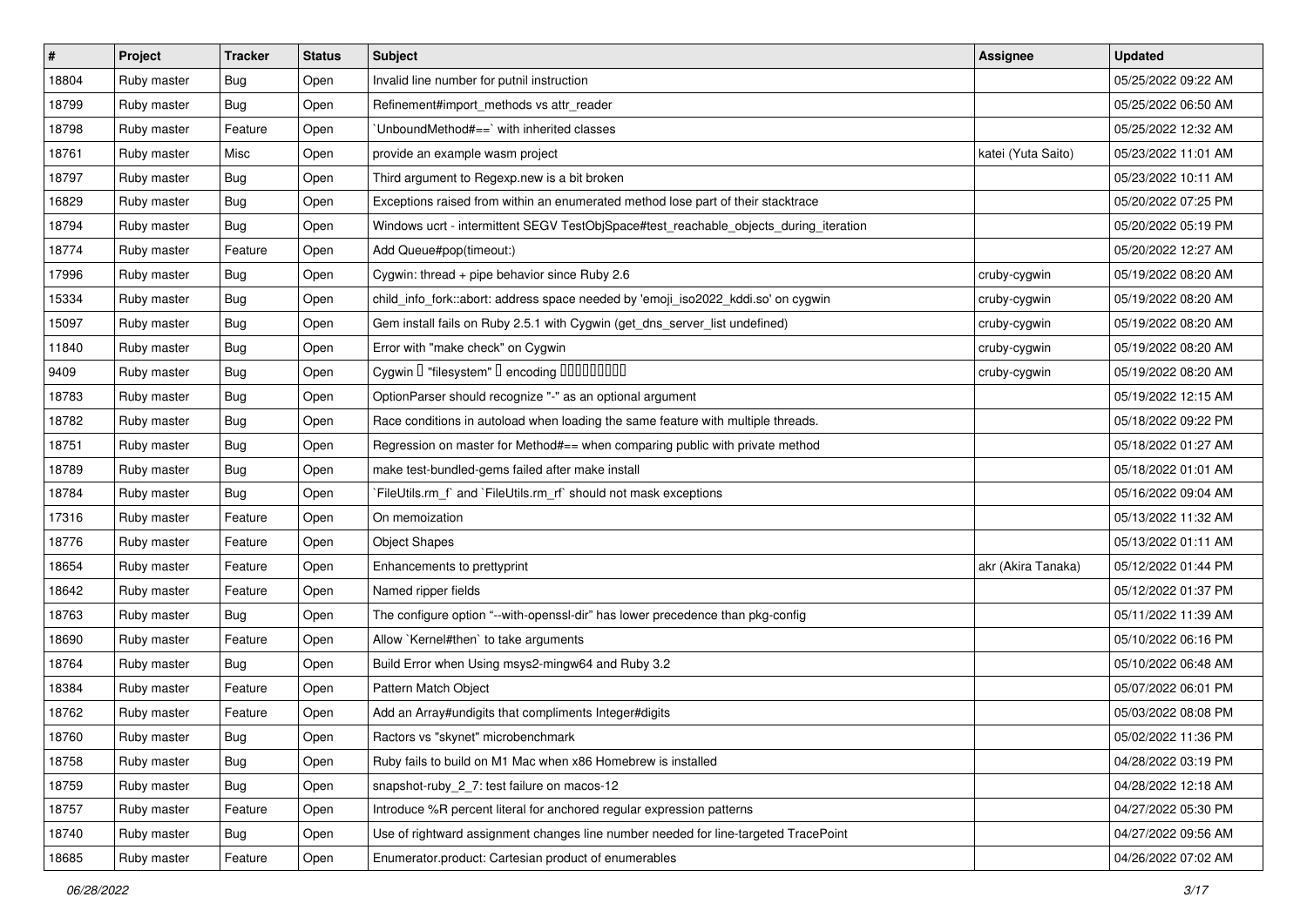| $\vert$ # | Project     | <b>Tracker</b> | <b>Status</b> | <b>Subject</b>                                                                                       | <b>Assignee</b>              | <b>Updated</b>      |
|-----------|-------------|----------------|---------------|------------------------------------------------------------------------------------------------------|------------------------------|---------------------|
| 18731     | Ruby master | Bug            | Open          | Parallel test-all sometimes does not run at all some tests                                           |                              | 04/23/2022 12:58 PM |
| 18737     | Ruby master | Bug            | Open          | Windows 'require' is case independent                                                                |                              | 04/22/2022 06:18 PM |
| 18683     | Ruby master | Feature        | Open          | Allow to create hashes with a specific capacity.                                                     |                              | 04/22/2022 02:34 PM |
| 18622     | Ruby master | <b>Bug</b>     | Open          | const_get still looks in Object, while lexical constant lookup no longer does                        |                              | 04/22/2022 11:26 AM |
| 18567     | Ruby master | <b>Bug</b>     | Open          | Depending on default gems in stdlib gems when not needed considered harmful                          | hsbt (Hiroshi<br>SHIBATA)    | 04/21/2022 04:45 PM |
| 18668     | Ruby master | Feature        | Open          | Merge `io-nonblock` gems into core                                                                   |                              | 04/21/2022 10:02 AM |
| 18630     | Ruby master | Feature        | Open          | Introduce general `IO#timeout` and `IO#timeout=`for all (non-)blocking operations.                   |                              | 04/21/2022 09:36 AM |
| 18743     | Ruby master | <b>Bug</b>     | Open          | Enumerator#next / peek re-use each others stacktraces                                                |                              | 04/19/2022 02:42 PM |
| 18726     | Ruby master | Misc           | Open          | CI Error on c99 and c2x                                                                              | shyouhei (Shyouhei<br>Urabe) | 04/19/2022 09:05 AM |
| 10548     | Ruby master | Feature        | Open          | remove callcc (Callcc is now going obsoleted. Please use Fiber.)                                     |                              | 04/18/2022 09:07 AM |
| 18738     | Ruby master | Bug            | Open          | IRB can't recognize heredoc after words                                                              |                              | 04/18/2022 12:00 AM |
| 18736     | Ruby master | Feature        | Open          | self-p for method chain                                                                              |                              | 04/15/2022 11:09 AM |
| 18733     | Ruby master | <b>Bug</b>     | Open          | Ruby GC problems cause performance issue with Ractor                                                 |                              | 04/15/2022 09:13 AM |
| 18725     | Ruby master | Misc           | Open          | IO#write and IO#wait_writable block for write pipe if read pipe is closed in other thread on OpenBSD |                              | 04/13/2022 11:20 PM |
| 17849     | Ruby master | Feature        | Open          | Fix Timeout timeout so that it can be used in threaded Web servers                                   | matz (Yukihiro<br>Matsumoto) | 04/10/2022 06:26 AM |
| 18686     | Ruby master | Bug            | Open          | Regexp supporting unexpected age properties in Ruby < 3.2                                            |                              | 04/08/2022 06:52 PM |
| 18455     | Ruby master | Bug            | Open          | IO#close` has poor performance and difficult to understand semantics.                                |                              | 04/04/2022 02:02 AM |
| 18675     | Ruby master | Feature        | Open          | Add new exception class for resolv timeouts                                                          |                              | 04/01/2022 11:22 PM |
| 16978     | Ruby master | Feature        | Open          | Ruby should not use realpath for FILE                                                                | nobu (Nobuyoshi<br>Nakada)   | 04/01/2022 11:30 AM |
| 18674     | Ruby master | <b>Bug</b>     | Open          | Build failure `make up` with WSL2                                                                    |                              | 04/01/2022 08:51 AM |
| 18605     | Ruby master | Bug            | Open          | Fails to run on (newer) 32bit Windows with ucrt                                                      |                              | 04/01/2022 07:52 AM |
| 18594     | Ruby master | Feature        | Open          | Add a #to_h method on URI::Generic                                                                   |                              | 03/31/2022 01:18 PM |
| 18247     | Ruby master | <b>Bug</b>     | Open          | weird results for `Array#slice` or `Array#[]` with argument of type `Enumerator::ArithmeticSequence` |                              | 03/30/2022 11:05 PM |
| 18396     | Ruby master | <b>Bug</b>     | Open          | An unexpected "hash value omission" syntax error when without parentheses call expr follows          |                              | 03/29/2022 09:58 PM |
| 18666     | Ruby master | Bug            | Open          | No rule to make target 'yaml/yaml.h', needed by 'api.o'                                              | hsbt (Hiroshi<br>SHIBATA)    | 03/29/2022 11:17 AM |
| 18661     | Ruby master | Bug            | Open          | Net::HTTP behavior changed between 2.6 and 3.1 on windows.                                           |                              | 03/25/2022 01:57 PM |
| 18659     | Ruby master | Feature        | Open          | Create a Binding at the time of an exception and make it available to Rescue                         |                              | 03/25/2022 10:55 AM |
| 18179     | Ruby master | Feature        | Open          | Add Math methods to Numeric                                                                          |                              | 03/24/2022 02:54 PM |
| 18462     | Ruby master | Feature        | Open          | Proposal to merge WASI based WebAssembly support                                                     |                              | 03/24/2022 03:05 AM |
| 18553     | Ruby master | Bug            | Open          | Memory leak on compiling method call with kwargs                                                     | ko1 (Koichi Sasada)          | 03/23/2022 09:34 PM |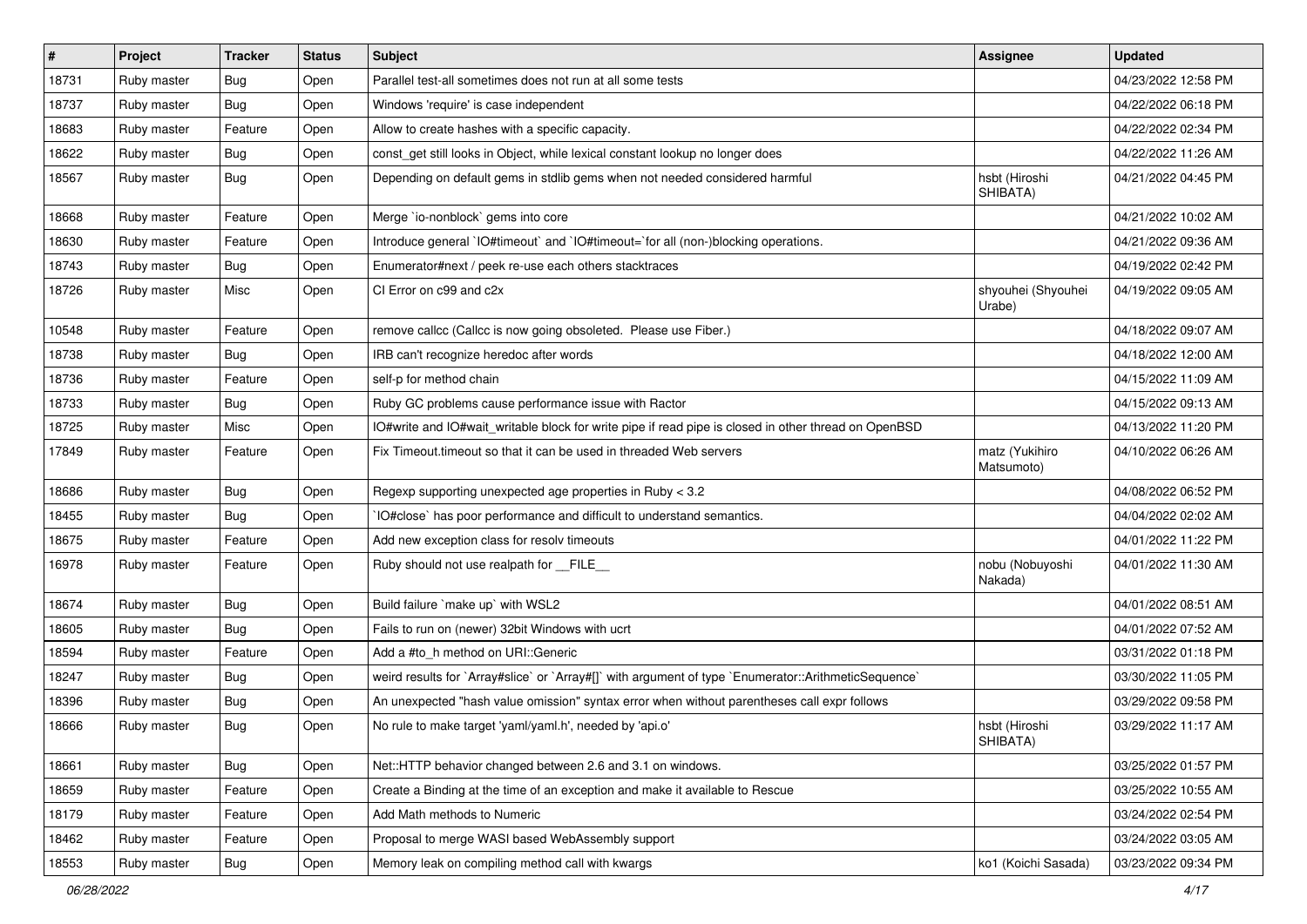| $\vert$ # | Project     | Tracker    | <b>Status</b> | <b>Subject</b>                                                                                                      | <b>Assignee</b>            | <b>Updated</b>      |
|-----------|-------------|------------|---------------|---------------------------------------------------------------------------------------------------------------------|----------------------------|---------------------|
| 18651     | Ruby master | <b>Bug</b> | Open          | oob access in CP51932 -> CP50220 transcoder                                                                         | akr (Akira Tanaka)         | 03/23/2022 01:17 PM |
| 18639     | Ruby master | Feature    | Open          | Update Unicode data to Unicode Version 15.0.0                                                                       | duerst (Martin Dürst)      | 03/22/2022 07:38 PM |
| 17548     | Ruby master | Feature    | Open          | Need simple way to include symlink directories in Dir.glob                                                          |                            | 03/21/2022 01:35 PM |
| 18640     | Ruby master | Feature    | Open          | default empty string argument for `String#sub` and `String#sub!`, e.g. `"hello".sub("I")`                           |                            | 03/19/2022 02:33 AM |
| 18647     | Ruby master | Feature    | Open          | Non-recursive option for iseq-targeted Tracepoints in ruby 2.6+                                                     |                            | 03/18/2022 09:41 AM |
| 18576     | Ruby master | Feature    | Open          | Rename `ASCII-8BIT` encoding to `BINARY`                                                                            |                            | 03/17/2022 03:06 PM |
| 18583     | Ruby master | Feature    | Open          | Pattern-matching: API for custom unpacking strategies?                                                              |                            | 03/17/2022 01:10 PM |
| 18614     | Ruby master | Bug        | Open          | Error (busy loop) in<br>TestGemCommandsSetupCommand#test_destdir_flag_does_not_try_to_write_to_the_default_gem_home | hsbt (Hiroshi<br>SHIBATA)  | 03/17/2022 01:03 AM |
| 15592     | Ruby master | Feature    | Open          | mode where "autoload" behaves like an immediate "require"                                                           |                            | 03/16/2022 09:58 AM |
| 18623     | Ruby master | Bug        | Open          | make runnable' does not work                                                                                        | nobu (Nobuyoshi<br>Nakada) | 03/16/2022 01:28 AM |
| 18617     | Ruby master | Feature    | Open          | Allow multiples keys in Hash#[] acting like Hash#dig                                                                |                            | 03/10/2022 01:36 PM |
| 18580     | Ruby master | <b>Bug</b> | Open          | Range#include? inconsistency for beginless String ranges                                                            |                            | 03/09/2022 10:22 PM |
| 18616     | Ruby master | <b>Bug</b> | Open          | Error with clang(1) on MacOS due to _declspec()                                                                     |                            | 03/09/2022 10:50 AM |
| 18476     | Ruby master | Bug        | Open          | Call to require stuck forever after receiving EAGAIN on writev when running with zeus                               |                            | 02/28/2022 02:55 PM |
| 18603     | Ruby master | Feature    | Open          | Allow syntax like obj.method(arg)=value                                                                             |                            | 02/27/2022 05:04 PM |
| 18597     | Ruby master | Feature    | Open          | Strings need a named method like 'dup' that doesn't duplicate if receiver is mutable                                |                            | 02/26/2022 11:56 PM |
| 18601     | Ruby master | Bug        | Open          | Invalid byte sequences in Big5 encodings                                                                            | duerst (Martin Dürst)      | 02/23/2022 07:59 AM |
| 18498     | Ruby master | Feature    | Open          | Introduce a public WeakKeysMap that compares by equality                                                            |                            | 02/20/2022 04:06 PM |
| 18593     | Ruby master | Feature    | Open          | Add back URI.escape                                                                                                 |                            | 02/18/2022 07:45 PM |
| 16989     | Ruby master | Feature    | Open          | Sets: need $\Psi$ <sup>[]</sup>                                                                                     | knu (Akinori MUSHA)        | 02/18/2022 02:57 AM |
| 18568     | Ruby master | Feature    | Open          | Explore lazy RubyGems boot to reduce need for --disable-gems                                                        |                            | 02/17/2022 07:15 AM |
| 18587     | Ruby master | Misc       | Open          | What was the reason behind Ruby choosing SipHash for Hash?                                                          |                            | 02/17/2022 12:02 AM |
| 18463     | Ruby master | Feature    | Open          | Random number generation with xoshiro                                                                               |                            | 02/13/2022 09:12 AM |
| 18257     | Ruby master | Bug        | Open          | rb_mRubyVMFrozenCore is broken by GC run                                                                            |                            | 02/10/2022 12:36 PM |
| 18573     | Ruby master | Feature    | Open          | Object#pack1                                                                                                        |                            | 02/08/2022 08:51 AM |
| 18438     | Ruby master | Feature    | Open          | Add `Exception#additional_message` to show additional error information                                             |                            | 02/07/2022 02:55 AM |
| 18368     | Ruby master | Feature    | Open          | Range#step semantics for non-Numeric ranges                                                                         |                            | 02/02/2022 03:42 PM |
| 18564     | Ruby master | Feature    | Open          | Add Exception#detailed_message                                                                                      | mame (Yusuke<br>Endoh)     | 02/01/2022 08:06 PM |
| 18402     | Ruby master | Feature    | Open          | <b>Argument Labels</b>                                                                                              |                            | 01/31/2022 06:14 PM |
| 18554     | Ruby master | Feature    | Open          | Move unicode_normalize to a default gem                                                                             |                            | 01/31/2022 05:51 PM |
| 17263     | Ruby master | <b>Bug</b> | Open          | Fiber context switch degrades with number of fibers, limit on number of fibers                                      |                            | 01/31/2022 02:47 PM |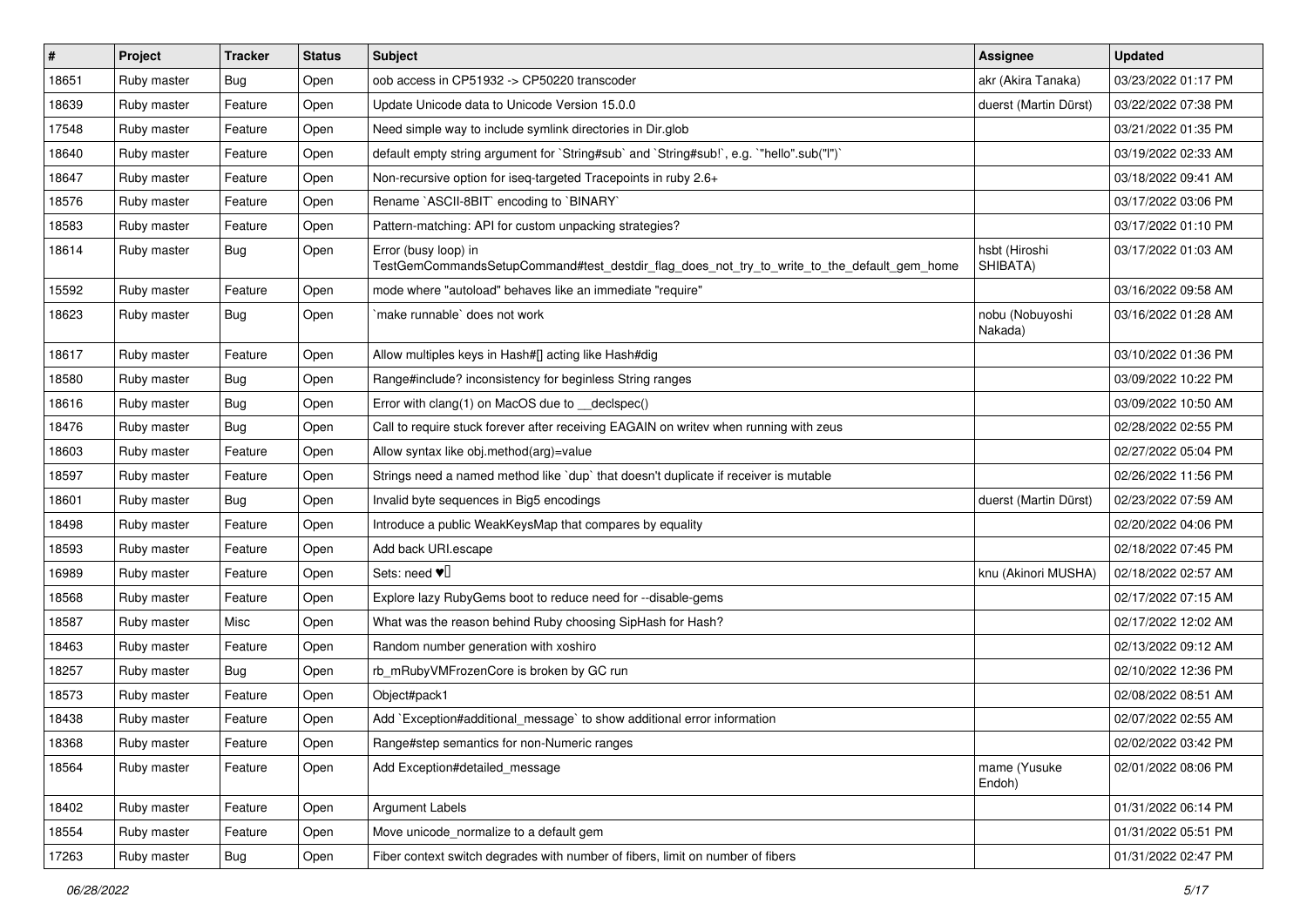| #     | Project     | <b>Tracker</b> | <b>Status</b> | <b>Subject</b>                                                                                              | <b>Assignee</b>                         | <b>Updated</b>      |
|-------|-------------|----------------|---------------|-------------------------------------------------------------------------------------------------------------|-----------------------------------------|---------------------|
| 11064 | Ruby master | Bug            | Open          | #singleton methods for objects with special singleton class returns an empty array                          |                                         | 01/31/2022 05:02 AM |
| 18515 | Ruby master | Feature        | Open          | Add Range#reverse_each implementation for performance                                                       |                                         | 01/31/2022 02:23 AM |
| 18285 | Ruby master | Feature        | Open          | NoMethodError#message uses a lot of CPU/is really expensive to call                                         |                                         | 01/30/2022 12:45 PM |
| 18551 | Ruby master | Feature        | Open          | Make Range#reverse_each to raise an exception if endless                                                    |                                         | 01/28/2022 11:13 PM |
| 18518 | Ruby master | Bug            | Open          | NoMemoryError + [FATAL] failed to allocate memory for twice 1 << large                                      |                                         | 01/28/2022 01:40 PM |
| 18136 | Ruby master | Feature        | Open          | take while after                                                                                            |                                         | 01/28/2022 06:23 AM |
| 18507 | Ruby master | Bug            | Open          | Incorrect target_os detection in configure script                                                           |                                         | 01/25/2022 08:57 AM |
| 18181 | Ruby master | Feature        | Open          | Introduce Enumerable#min with value, max with value, and minmax with value                                  |                                         | 01/25/2022 07:33 AM |
| 18510 | Ruby master | Bug            | Open          | Unexpected waiting for console when starting ruby on windows                                                |                                         | 01/23/2022 02:53 PM |
| 16757 | Ruby master | Feature        | Open          | Add intersection to Range                                                                                   |                                         | 01/22/2022 07:26 AM |
| 18506 | Ruby master | Bug            | Open          | make and make install rebuild items every time unnecessarily - sometimes causing races in parallel installs |                                         | 01/21/2022 01:46 PM |
| 14394 | Ruby master | Feature        | Open          | Class.descendants                                                                                           | ko1 (Koichi Sasada)                     | 01/20/2022 10:46 PM |
| 18429 | Ruby master | Bug            | Open          | Configure ruby-3.0.3 on Solaris 10 Unknown keyword 'URL' in './ruby.tmp.pc'                                 |                                         | 01/18/2022 09:15 PM |
| 18494 | Ruby master | Feature        | Open          | [RFC] ENV["RUBY_GC_"]= changes GC parameters dynamically                                                    |                                         | 01/17/2022 11:15 PM |
| 15559 | Ruby master | Feature        | Open          | Logical XOR (^^) operator                                                                                   |                                         | 01/16/2022 03:20 AM |
| 16986 | Ruby master | Feature        | Open          | Anonymous Struct literal                                                                                    | matz (Yukihiro<br>Matsumoto)            | 01/15/2022 04:57 PM |
| 18492 | Ruby master | <b>Bug</b>     | Open          | rb_rescue2` inside `rb_protect` segfaults on Windows                                                        |                                         | 01/14/2022 03:17 PM |
| 18472 | Ruby master | Bug            | Open          | rb_w32_map_errno is not found on Ruby-3.1.0                                                                 |                                         | 01/13/2022 09:59 AM |
| 18478 | Ruby master | Feature        | Open          | Module#constant pairs                                                                                       |                                         | 01/11/2022 07:55 PM |
| 18477 | Ruby master | Feature        | Open          | Float#sqrt and Integer#sqrt                                                                                 |                                         | 01/11/2022 07:34 PM |
| 18473 | Ruby master | Bug            | Open          | Raw data in Socket::Option#inspect on Amazon Linux 2                                                        |                                         | 01/11/2022 02:13 PM |
| 18439 | Ruby master | Feature        | Open          | Support YJIT for VC++                                                                                       | maximecb (Maxime<br>Chevalier-Boisvert) | 01/10/2022 11:29 PM |
| 12125 | Ruby master | Feature        | Open          | Proposal: Shorthand operator for Object#method                                                              |                                         | 01/07/2022 06:23 PM |
| 17473 | Ruby master | Feature        | Open          | Make Pathname to embedded class of Ruby                                                                     | akr (Akira Tanaka)                      | 01/07/2022 09:25 AM |
| 18277 | Ruby master | Bug            | Open          | buffer error (Zlib::BufError) in Zlib::Deflate#deflate when using MJIT                                      | k0kubun (Takashi<br>Kokubun)            | 01/05/2022 03:04 PM |
| 18454 | Ruby master | <b>Bug</b>     | Open          | YJIT slowing down key Discourse benchmarks                                                                  |                                         | 01/04/2022 08:45 AM |
| 18457 | Ruby master | <b>Bug</b>     | Open          | ruby 2.7.5 fiddle/types.rb use uint32_t but fiddle/cparser.rb lacks uint32_t                                |                                         | 01/03/2022 01:00 PM |
| 18132 | Ruby master | <b>Bug</b>     | Open          | TODO: fix ccan/list thread safety                                                                           |                                         | 01/02/2022 08:22 AM |
| 18456 | Ruby master | <b>Bug</b>     | Open          | rdoc non-determinism: module includes can be added once or twice to generated .ri                           |                                         | 01/01/2022 11:16 PM |
| 12901 | Ruby master | Feature        | Open          | Anonymous functions without scope lookup overhead                                                           |                                         | 01/01/2022 12:30 PM |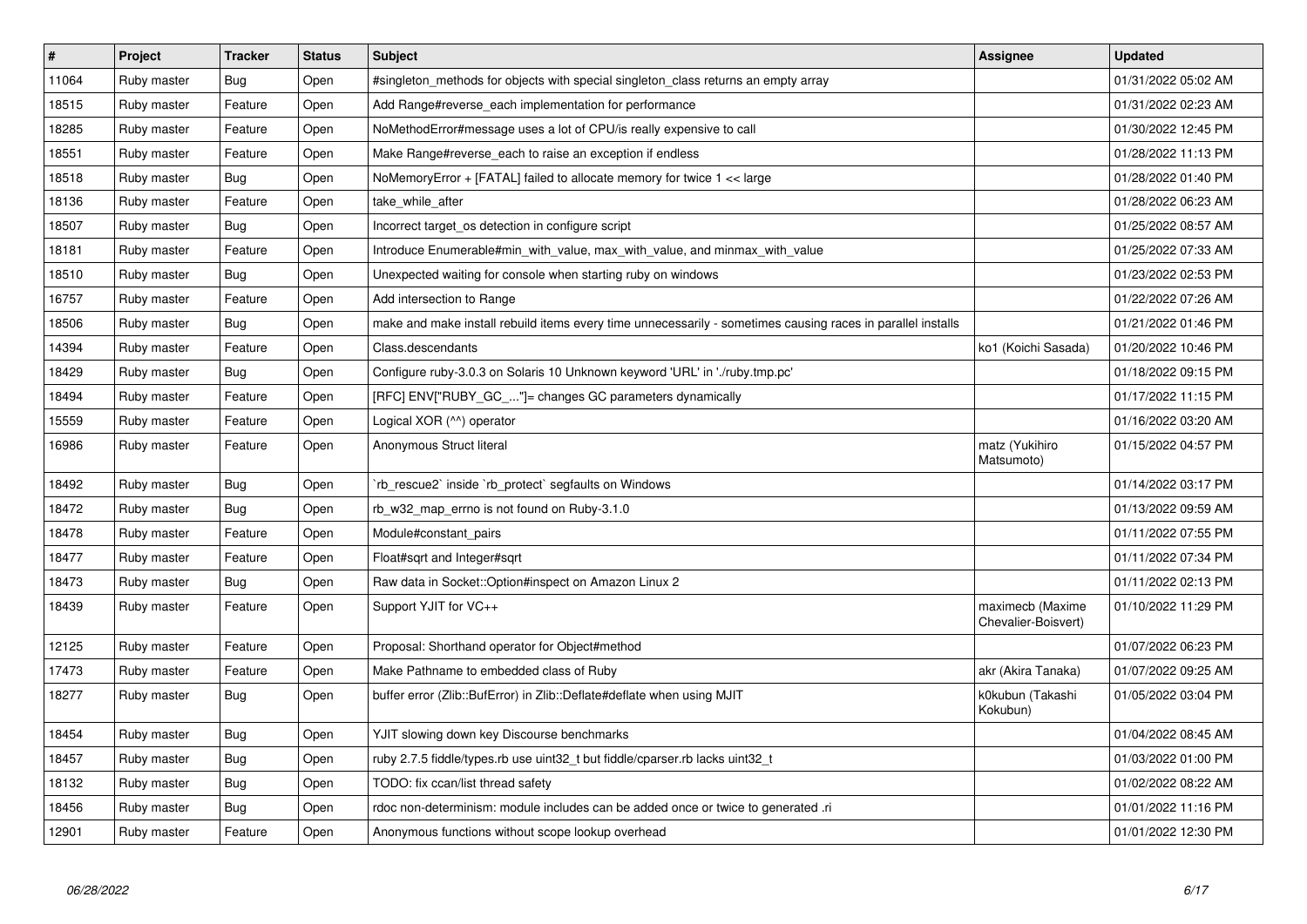| $\vert$ # | Project     | Tracker | <b>Status</b> | <b>Subject</b>                                                                                                                                                                    | <b>Assignee</b>              | <b>Updated</b>      |
|-----------|-------------|---------|---------------|-----------------------------------------------------------------------------------------------------------------------------------------------------------------------------------|------------------------------|---------------------|
| 14982     | Ruby master | Feature | Open          | Improve namespace system in ruby to avoiding top-level names chaos                                                                                                                | matz (Yukihiro<br>Matsumoto) | 12/31/2021 05:39 PM |
| 18440     | Ruby master | Feature | Open          | YJIT is enabled if any YJIT tuning options are set                                                                                                                                |                              | 12/30/2021 08:17 PM |
| 18376     | Ruby master | Feature | Open          | Version comparison API                                                                                                                                                            |                              | 12/30/2021 10:33 AM |
| 18332     | Ruby master | Feature | Open          | a ? b                                                                                                                                                                             |                              | 12/29/2021 04:38 AM |
| 18404     | Ruby master | Misc    | Open          | 3.1 documentation problems tracking ticket                                                                                                                                        |                              | 12/24/2021 03:59 PM |
| 18423     | Ruby master | Feature | Open          | Installing stable versions like 3.0.3 from source generates fatal error by make                                                                                                   |                              | 12/23/2021 11:44 PM |
| 16817     | Ruby master | Feature | Open          | attr_predicate or attr_query or attr_something for ? methods                                                                                                                      |                              | 12/23/2021 11:44 PM |
| 16347     | Ruby master | Feature | Open          | InmutableObject                                                                                                                                                                   |                              | 12/23/2021 11:44 PM |
| 16118     | Ruby master | Feature | Open          | Array .difference allow custom comparison                                                                                                                                         |                              | 12/23/2021 11:44 PM |
| 15458     | Ruby master | Feature | Open          | Automatic Exception#cause print in IRB                                                                                                                                            |                              | 12/23/2021 11:44 PM |
| 15419     | Ruby master | Feature | Open          | Allow Kernel#tap to be invoked with arguments like Kernel#send                                                                                                                    |                              | 12/23/2021 11:43 PM |
| 15036     | Ruby master | Feature | Open          | after upgrade when run apt upgrade metasploit                                                                                                                                     |                              | 12/23/2021 11:43 PM |
| 14465     | Ruby master | Feature | Open          | rename/alias and then obsolete UDPSocket::send                                                                                                                                    |                              | 12/23/2021 11:43 PM |
| 14463     | Ruby master | Feature | Open          | Allow comments to precede dots in member expressions                                                                                                                              |                              | 12/23/2021 11:43 PM |
| 14449     | Ruby master | Feature | Open          | error when trying to run rails s                                                                                                                                                  |                              | 12/23/2021 11:43 PM |
| 12867     | Ruby master | Feature | Open          | Add ability to check validity of a URL                                                                                                                                            |                              | 12/23/2021 11:43 PM |
| 12057     | Ruby master | Feature | Open          | Allow methods with `yield` to be called without a block                                                                                                                           |                              | 12/23/2021 11:43 PM |
| 12021     | Ruby master | Feature | Open          | Final instance variables                                                                                                                                                          |                              | 12/23/2021 11:43 PM |
| 12019     | Ruby master | Feature | Open          | Better low-level support for writing concurrent libraries                                                                                                                         | matz (Yukihiro<br>Matsumoto) | 12/23/2021 11:43 PM |
| 11627     | Ruby master | Feature | Open          | make 'nonzero' an alias of 'nonzero?'                                                                                                                                             | matz (Yukihiro<br>Matsumoto) | 12/23/2021 11:43 PM |
| 11026     | Ruby master | Feature | Open          | How atomic should dynamic regexp with "once" flag be?                                                                                                                             |                              | 12/23/2021 11:43 PM |
| 10829     | Ruby master | Feature | Open          | Add to_proc method to the Array class                                                                                                                                             |                              | 12/23/2021 11:43 PM |
| 10634     | Ruby master | Feature | Open          | Baselining with Benchmark                                                                                                                                                         |                              | 12/23/2021 11:43 PM |
| 10528     | Ruby master | Feature | Open          | Allow line breaks instead of commas in arrays, hashes, argument lists, etc.                                                                                                       |                              | 12/23/2021 11:43 PM |
| 10477     | Ruby master | Feature | Open          | Implicit interfaces                                                                                                                                                               |                              | 12/23/2021 11:43 PM |
| 10371     | Ruby master | Feature | Open          | Use Thread#handle_interrupt in MonitorMixin                                                                                                                                       |                              | 12/23/2021 11:43 PM |
| 10273     | Ruby master | Feature | Open          | Immutable Ruby                                                                                                                                                                    |                              | 12/23/2021 11:43 PM |
| 10217     | Ruby master | Feature | Open          | Dir constructor similar to Pathname constructor                                                                                                                                   |                              | 12/23/2021 11:43 PM |
| 9947      | Ruby master | Feature | Open          | Make `Object#send` and `Object#method` private                                                                                                                                    |                              | 12/23/2021 11:43 PM |
| 9941      | Ruby master | Feature | Open          | Issue a warning when `module` or `class` keyword causes re-initialization of a constant that will become the<br>module/class name, instead of creating/reopening the module/class |                              | 12/23/2021 11:43 PM |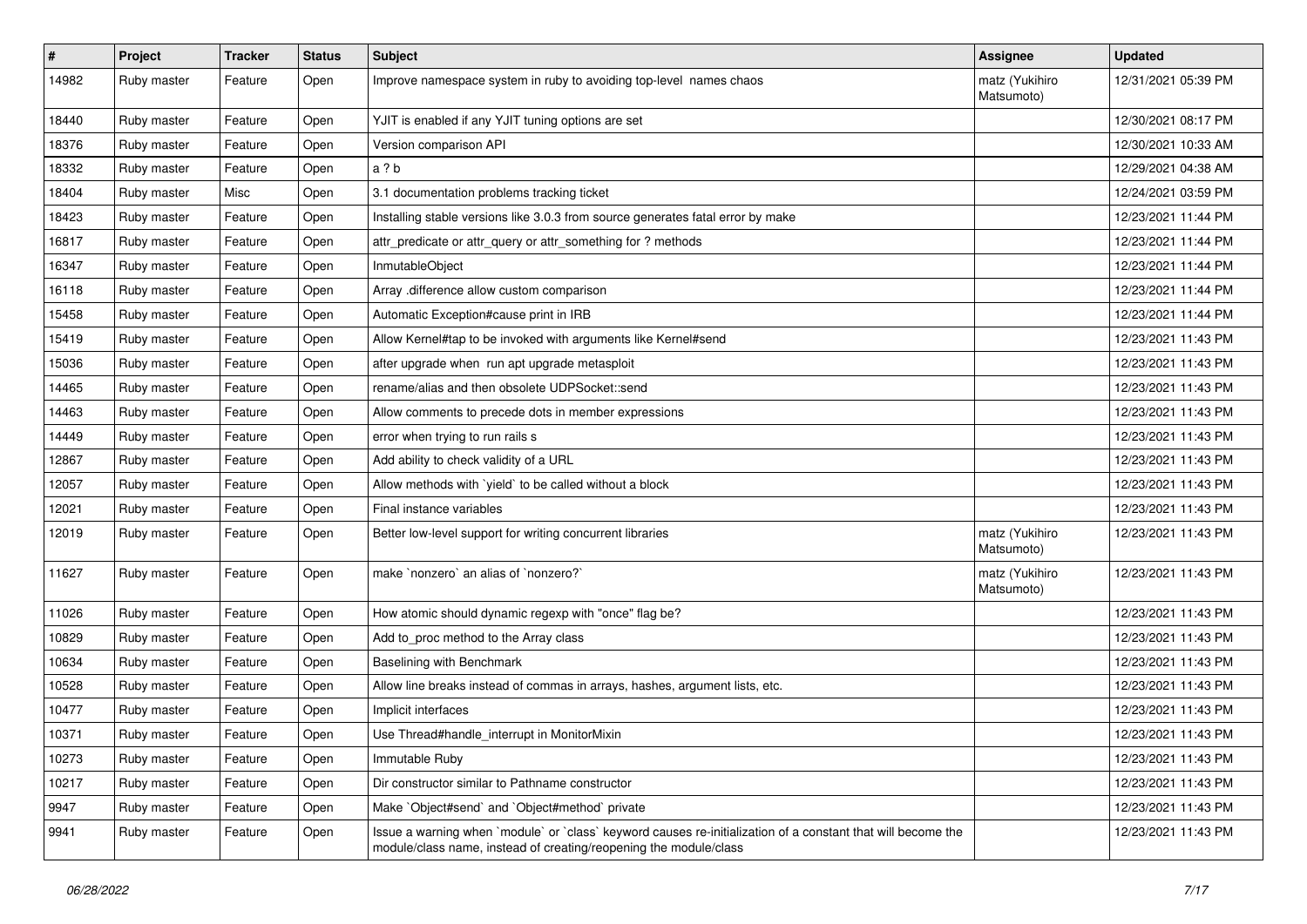| $\vert$ # | Project     | <b>Tracker</b> | <b>Status</b> | <b>Subject</b>                                                                                  | <b>Assignee</b>              | <b>Updated</b>      |
|-----------|-------------|----------------|---------------|-------------------------------------------------------------------------------------------------|------------------------------|---------------------|
| 9804      | Ruby master | Feature        | Open          | File::CREATE as a synonym for File::CREAT                                                       |                              | 12/23/2021 11:43 PM |
| 9686      | Ruby master | Feature        | Open          | Syntax for symbols used in hashes                                                               |                              | 12/23/2021 11:43 PM |
| 9402      | Ruby master | Feature        | Open          | A syntax to specify the default value of a hash                                                 |                              | 12/23/2021 11:43 PM |
| 9401      | Ruby master | Feature        | Open          | Yet another syntax for literal anonymous functions (lambdas)                                    |                              | 12/23/2021 11:43 PM |
| 8961      | Ruby master | Feature        | Open          | Synchronizable module to easily wrap methods in a mutex                                         |                              | 12/23/2021 11:43 PM |
| 8947      | Ruby master | Feature        | Open          | make alias, alias_method, attr_* return name of the alias                                       |                              | 12/23/2021 11:43 PM |
| 8896      | Ruby master | Feature        | Open          | #tap with missing block                                                                         |                              | 12/23/2021 11:43 PM |
| 8848      | Ruby master | Feature        | Open          | Syntax for binary strings                                                                       |                              | 12/23/2021 11:43 PM |
| 8751      | Ruby master | Feature        | Open          | Add offsets to method#source_location                                                           |                              | 12/23/2021 11:43 PM |
| 8681      | Ruby master | Feature        | Open          | Net::HTTP should set TCP_NODELAY for requests with body                                         |                              | 12/23/2021 11:43 PM |
| 8640      | Ruby master | Feature        | Open          | Add Time#elapsed to return nanoseconds since creation                                           |                              | 12/23/2021 11:43 PM |
| 8635      | Ruby master | Feature        | Open          | attr accessor with default block                                                                |                              | 12/23/2021 11:43 PM |
| 8626      | Ruby master | Feature        | Open          | Add a Set coercion method to the standard lib: Set(possible_set)                                |                              | 12/23/2021 11:43 PM |
| 8619      | Ruby master | Feature        | Open          | <b>Standard Profiling API</b>                                                                   |                              | 12/23/2021 11:43 PM |
| 8570      | Ruby master | Feature        | Open          | Better mechanisms to safely load classes concurrently                                           |                              | 12/23/2021 11:43 PM |
| 8291      | Ruby master | Feature        | Open          | Allow retrieving the root Fiber of a Thread                                                     |                              | 12/23/2021 11:43 PM |
| 8275      | Ruby master | Feature        | Open          | Add Module#public_const_get                                                                     |                              | 12/23/2021 11:43 PM |
| 8259      | Ruby master | Feature        | Open          | Atomic attributes accessors                                                                     |                              | 12/23/2021 11:43 PM |
| 8088      | Ruby master | Feature        | Open          | Method#parameters (and friends) should provide useful information about core methods            |                              | 12/23/2021 11:43 PM |
| 7895      | Ruby master | Feature        | Open          | Exception#backtrace_locations to go with Thread#backtrace_locations and Kernel#caller_locations |                              | 12/23/2021 11:43 PM |
| 7845      | Ruby master | Feature        | Open          | Strip doesn't handle unicode space characters in ruby 1.9.2 & 1.9.3 (does in 1.9.1)             |                              | 12/23/2021 11:43 PM |
| 7747      | Ruby master | Feature        | Open          | Expanded API for Binding semantics                                                              |                              | 12/23/2021 11:43 PM |
| 8272      | Ruby master | Feature        | Open          | Transfer feature tracking to CommonRuby                                                         |                              | 12/23/2021 11:40 PM |
| 18411     | Ruby master | Feature        | Open          | Introduce `Fiber.blocking` for disabling scheduler.                                             |                              | 12/23/2021 05:10 PM |
| 18420     | Ruby master | Misc           | Open          | Question about how to handle IO.pipe reader and writer when forking                             |                              | 12/22/2021 12:04 AM |
| 18380     | Ruby master | Bug            | Open          | TestAddressResolve#test_socket_getnameinfo_domain_blocking test failures                        |                              | 12/21/2021 04:22 PM |
| 18418     | Ruby master | Feature        | Open          | Add Net::HTTP#security_level=                                                                   |                              | 12/19/2021 11:58 AM |
| 17785     | Ruby master | Feature        | Open          | Allow named parameters to be keywords                                                           | matz (Yukihiro<br>Matsumoto) | 12/17/2021 06:10 PM |
| 18413     | Ruby master | <b>Bug</b>     | Open          | Segfault in 'ripper/lexer.rb'                                                                   |                              | 12/17/2021 04:49 PM |
| 18412     | Ruby master | <b>Bug</b>     | Open          | Segfault in test_ractor.rb                                                                      |                              | 12/17/2021 04:23 AM |
| 18410     | Ruby master | Feature        | Open          | Proposal to make inspect include underscores on numerics                                        |                              | 12/16/2021 09:07 AM |
| 18296     | Ruby master | Feature        | Open          | Custom exception formatting should override `Exception#full_message`.                           |                              | 12/15/2021 08:49 PM |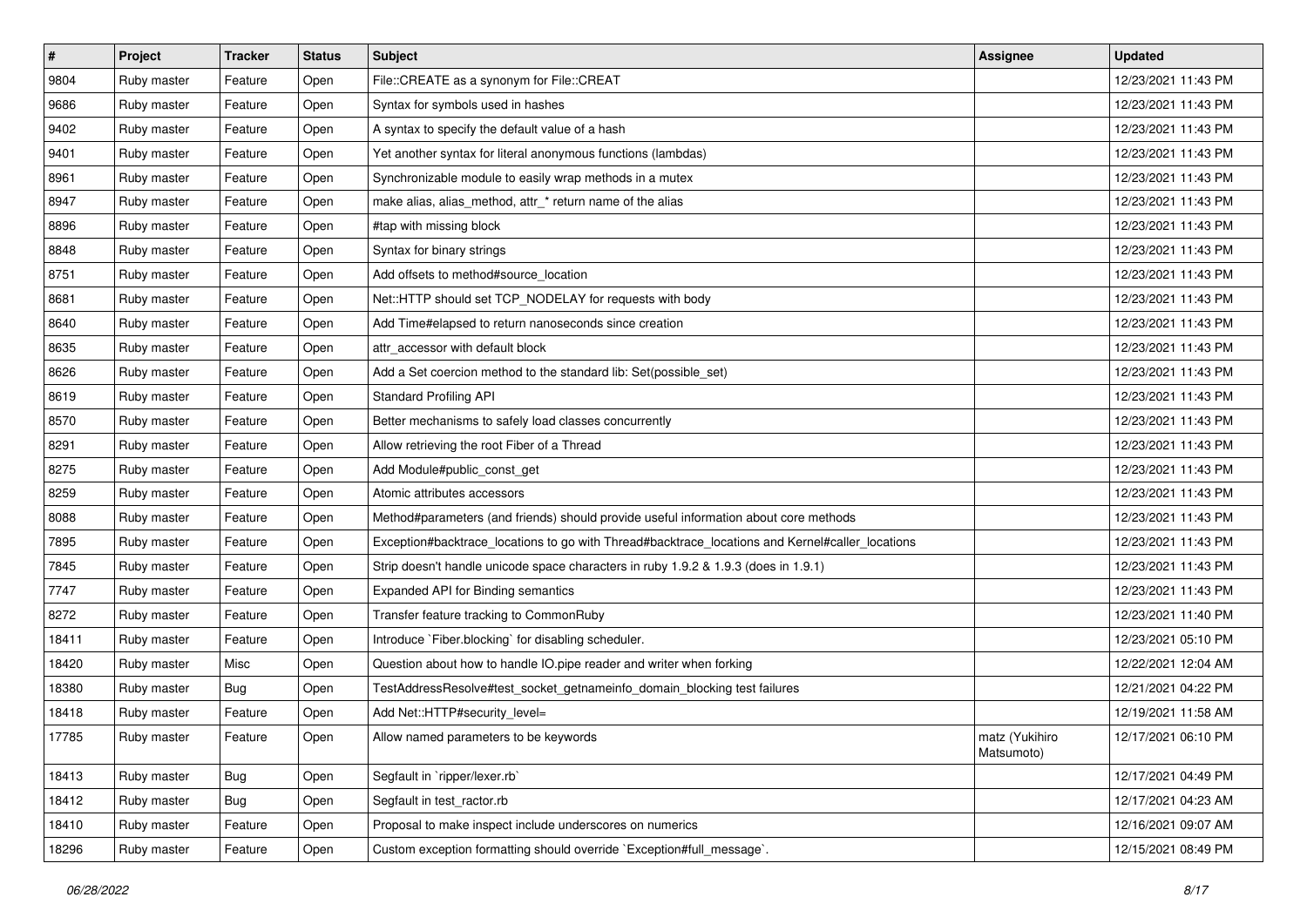| $\vert$ # | Project     | <b>Tracker</b> | <b>Status</b> | <b>Subject</b>                                                                                                                              | <b>Assignee</b>              | <b>Updated</b>      |
|-----------|-------------|----------------|---------------|---------------------------------------------------------------------------------------------------------------------------------------------|------------------------------|---------------------|
| 12084     | Ruby master | Feature        | Open          | Class#instance`                                                                                                                             |                              | 12/14/2021 08:52 PM |
| 15192     | Ruby master | Feature        | Open          | Introduce a new "shortcut assigning" syntax to convenient setup instance variables                                                          | matz (Yukihiro<br>Matsumoto) | 12/14/2021 06:42 PM |
| 17942     | Ruby master | Feature        | Open          | Add a `initialize(public @a, private @b)` shortcut syntax for defining public/private accessors for instance<br>vars as part of constructor |                              | 12/13/2021 12:43 AM |
| 18401     | Ruby master | Feature        | Open          | Rework `require_relative` to add the "current path" on `\$LOAD_PATH`                                                                        |                              | 12/09/2021 05:41 PM |
| 17799     | Ruby master | Bug            | Open          | Seg fault in rb_class_clear_method_cache                                                                                                    |                              | 12/09/2021 05:39 AM |
| 18395     | Ruby master | Feature        | Open          | Introduce Array#subtract! for performance                                                                                                   |                              | 12/08/2021 04:42 PM |
| 16920     | Ruby master | Bug            | Open          | TestThread#test_signal_at_join fails on aarch64                                                                                             |                              | 12/07/2021 02:17 PM |
| 18033     | Ruby master | Feature        | Open          | Time.new to parse a string                                                                                                                  |                              | 12/07/2021 02:15 PM |
| 18393     | Ruby master | Bug            | Open          | TestReadline#test interrupt in other thread fails on armv7hl                                                                                |                              | 12/07/2021 02:03 PM |
| 17047     | Ruby master | Feature        | Open          | Support parameters for MAIL FROM and RCPT TO                                                                                                |                              | 12/06/2021 08:16 PM |
| 18073     | Ruby master | Bug            | Open          | test/ruby/test_jit.rb: "error: invalid use of '_builtin_va_arg_pack ()" on Ruby 2.7.4 on gcc 4.8.5                                          |                              | 12/03/2021 03:04 PM |
| 18275     | Ruby master | Feature        | Open          | Add an option to define_method to not capture the surrounding environment                                                                   | ko1 (Koichi Sasada)          | 12/03/2021 02:34 PM |
| 18369     | Ruby master | Feature        | Open          | users.detect(:name, "Dorian") as shorthand for users.detect {  user  user.name == "Dorian" }                                                |                              | 12/03/2021 02:23 PM |
| 17502     | Ruby master | Misc           | Open          | C vs Ruby                                                                                                                                   | ko1 (Koichi Sasada)          | 12/02/2021 07:53 PM |
| 18379     | Ruby master | Bug            | Open          | [CI] Windows mingw/ucrt - test-all timeout failures                                                                                         |                              | 12/02/2021 02:23 AM |
| 18352     | Ruby master | Misc           | Open          | What is the Hash#grep expected?                                                                                                             |                              | 11/28/2021 10:39 PM |
| 18004     | Ruby master | Feature        | Open          | Add Async to the stdlib                                                                                                                     |                              | 11/26/2021 06:01 AM |
| 6733      | Ruby master | Feature        | Open          | New inspect framework                                                                                                                       |                              | 11/24/2021 05:06 AM |
| 18360     | Ruby master | Feature        | Open          | PrettyPrint enhancements                                                                                                                    |                              | 11/24/2021 12:15 AM |
| 18359     | Ruby master | Bug            | Open          | [Windows MinGW] warning Please include winsock2.h before windows.h                                                                          |                              | 11/23/2021 05:07 PM |
| 18357     | Ruby master | Feature        | Open          | Proposal: stop raising when block passed to IO#each_* closes the IO                                                                         |                              | 11/22/2021 09:03 PM |
| 18262     | Ruby master | Feature        | Open          | Enumerator::Lazy#partition                                                                                                                  |                              | 11/20/2021 10:17 AM |
| 16252     | Ruby master | Feature        | Open          | Hash#partition should return hashes                                                                                                         |                              | 11/18/2021 03:54 PM |
| 18334     | Ruby master | Feature        | Open          | ENV#to_h returns a new Hash object but Hash#to_h does not, which can cause inconsistencies                                                  |                              | 11/17/2021 05:46 PM |
| 18338     | Ruby master | Bug            | Open          | Encoding.default_external = Encoding::UTF_16BE may add a wrongly-encoded string to<br>\$LOADED_FEATURES                                     |                              | 11/15/2021 07:32 AM |
| 18331     | Ruby master | Feature        | Open          | Kernel.#Time                                                                                                                                |                              | 11/13/2021 12:41 PM |
| 18269     | Ruby master | Bug            | Open          | trace_opt_not and trace_opt_regexpmatch2 insns are indistinguishable                                                                        |                              | 11/12/2021 07:44 AM |
| 18035     | Ruby master | Feature        | Open          | Introduce general model/semantic for immutable by default.                                                                                  |                              | 11/09/2021 04:47 PM |
| 18127     | Ruby master | Feature        | Open          | Ractor-local version of Singleton                                                                                                           |                              | 11/09/2021 02:45 PM |
| 18291     | Ruby master | Feature        | Open          | When use $=\sim$ with named group, if regex is on the right side, variable not defined.                                                     |                              | 11/06/2021 12:36 PM |
| 15667     | Ruby master | Feature        | Open          | Introduce malloc_trim(0) in full gc cycles                                                                                                  |                              | 11/01/2021 07:32 AM |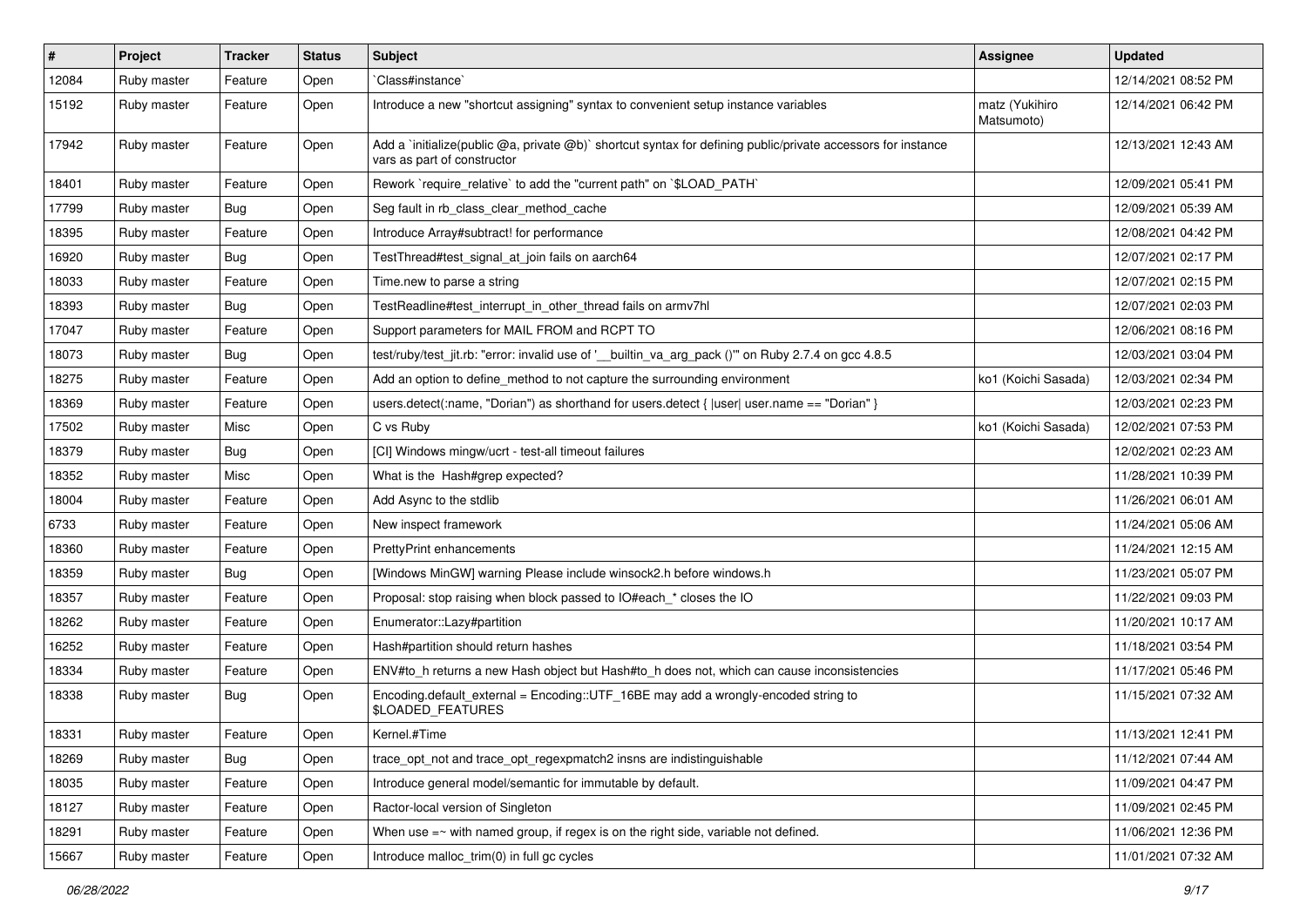| #     | Project     | <b>Tracker</b> | <b>Status</b> | <b>Subject</b>                                                                                                                                                        | <b>Assignee</b>               | <b>Updated</b>      |
|-------|-------------|----------------|---------------|-----------------------------------------------------------------------------------------------------------------------------------------------------------------------|-------------------------------|---------------------|
| 18137 | Ruby master | Feature        | Open          | A new method to check Proc is isolated or not                                                                                                                         |                               | 10/27/2021 07:30 AM |
| 18255 | Ruby master | Bug            | Open          | ioctl zeroes the last buffer byte                                                                                                                                     |                               | 10/25/2021 08:13 AM |
| 18265 | Ruby master | Feature        | Open          | Self-contained one-binary feature which discuss on ruby kaigi 2021 day 2, $\mathbb I$ Ruby Committers vs the World /<br>CRuby Committers <sup>[]</sup>                |                               | 10/24/2021 04:11 PM |
| 18083 | Ruby master | Feature        | Open          | Capture error in ensure block.                                                                                                                                        |                               | 10/21/2021 01:00 PM |
| 18259 | Ruby master | Feature        | Open          | Support quarter spec %q in Time#strftime                                                                                                                              |                               | 10/21/2021 12:15 PM |
| 18258 | Ruby master | Bug            | Open          | Ractor.shareable? can be slow and mutates internal object flags.                                                                                                      | ko1 (Koichi Sasada)           | 10/21/2021 08:58 AM |
| 18256 | Ruby master | Feature        | Open          | Change the canonical name of Thread::Mutex, Thread::Queue, Thread::SizedQueue and<br>Thread::ConditionVariable to just Mutex, Queue, SizedQueue and ConditionVariable |                               | 10/20/2021 10:59 PM |
| 17146 | Ruby master | Bug            | Open          | Queue operations are allowed after it is frozen                                                                                                                       |                               | 10/20/2021 08:32 PM |
| 17774 | Ruby master | Bug            | Open          | Quantified empty group causes regex to fail                                                                                                                           |                               | 10/13/2021 04:43 PM |
| 18248 | Ruby master | Misc           | Open          | Add Feature Triaging Guide                                                                                                                                            |                               | 10/12/2021 03:21 PM |
| 18242 | Ruby master | Feature        | Open          | Parser makes multiple assignment sad in confusing way                                                                                                                 |                               | 10/09/2021 07:58 AM |
| 10416 | Ruby master | Bug            | Open          | Create mechanism for updating of Unicode data files downstreams when we want                                                                                          | nobu (Nobuyoshi<br>Nakada)    | 10/08/2021 06:40 AM |
| 18228 | Ruby master | Feature        | Open          | Add a 'timeout' option to 'IO.copy_stream'                                                                                                                            |                               | 10/01/2021 05:10 AM |
| 18227 | Ruby master | Feature        | Open          | Static class initialization.                                                                                                                                          | ioquatix (Samuel<br>Williams) | 09/29/2021 09:21 PM |
| 18194 | Ruby master | Feature        | Open          | No easy way to format exception messages per thread/fiber scheduler context.                                                                                          | mame (Yusuke<br>Endoh)        | 09/29/2021 10:10 AM |
| 18186 | Ruby master | Bug            | Open          | SEGV with system command - MinGW?                                                                                                                                     |                               | 09/22/2021 03:20 PM |
| 18151 | Ruby master | Feature        | Open          | Incorrect Resoly result when DNS server is unreachable                                                                                                                |                               | 09/18/2021 12:22 AM |
| 18168 | Ruby master | Feature        | Open          | Add ActiveSupport deep transform values to Ruby                                                                                                                       |                               | 09/15/2021 05:29 AM |
| 18119 | Ruby master | Bug            | Open          | Ractor crashes when instantiating classes                                                                                                                             | ko1 (Koichi Sasada)           | 09/14/2021 01:42 AM |
| 17624 | Ruby master | Bug            | Open          | Ractor.receive is not thread-safe                                                                                                                                     | ko1 (Koichi Sasada)           | 09/14/2021 01:40 AM |
| 17617 | Ruby master | Bug            | Open          | When a Ractor's incoming port is closed, Ractor.receive_if does not raise Ractor::ClosedError, but instead<br>blocks indefinitely                                     | ko1 (Koichi Sasada)           | 09/14/2021 01:40 AM |
| 17878 | Ruby master | Bug            | Open          | bootstraptest/test_ractor.rb:224 a random failing test with "The outgoing-port is already closed<br>(Ractor::ClosedError)"                                            |                               | 09/13/2021 01:10 PM |
| 18162 | Ruby master | Feature        | Open          | Shorthand method Proc#isolate to create isolated proc objects                                                                                                         |                               | 09/13/2021 02:33 AM |
| 18152 | Ruby master | Bug            | Open          | Fix theoretical bug with signals + qsort                                                                                                                              |                               | 09/08/2021 03:38 PM |
| 18150 | Ruby master | Misc           | Open          | Proposal: Deprecate leading zero syntax to declare octals, since it's extremely confusing (and Python 3<br>removed it too)                                            |                               | 09/04/2021 03:21 AM |
| 18146 | Ruby master | Feature        | Open          | Add 'delete_prefix' and 'delete_suffix' to 'Pathname'                                                                                                                 |                               | 09/03/2021 04:59 AM |
| 18135 | Ruby master | Feature        | Open          | Introduce Enumerable#detect only                                                                                                                                      |                               | 09/02/2021 05:44 PM |
| 18144 | Ruby master | Bug            | Open          | Timeout not working while regular expression match is running                                                                                                         |                               | 09/02/2021 07:08 AM |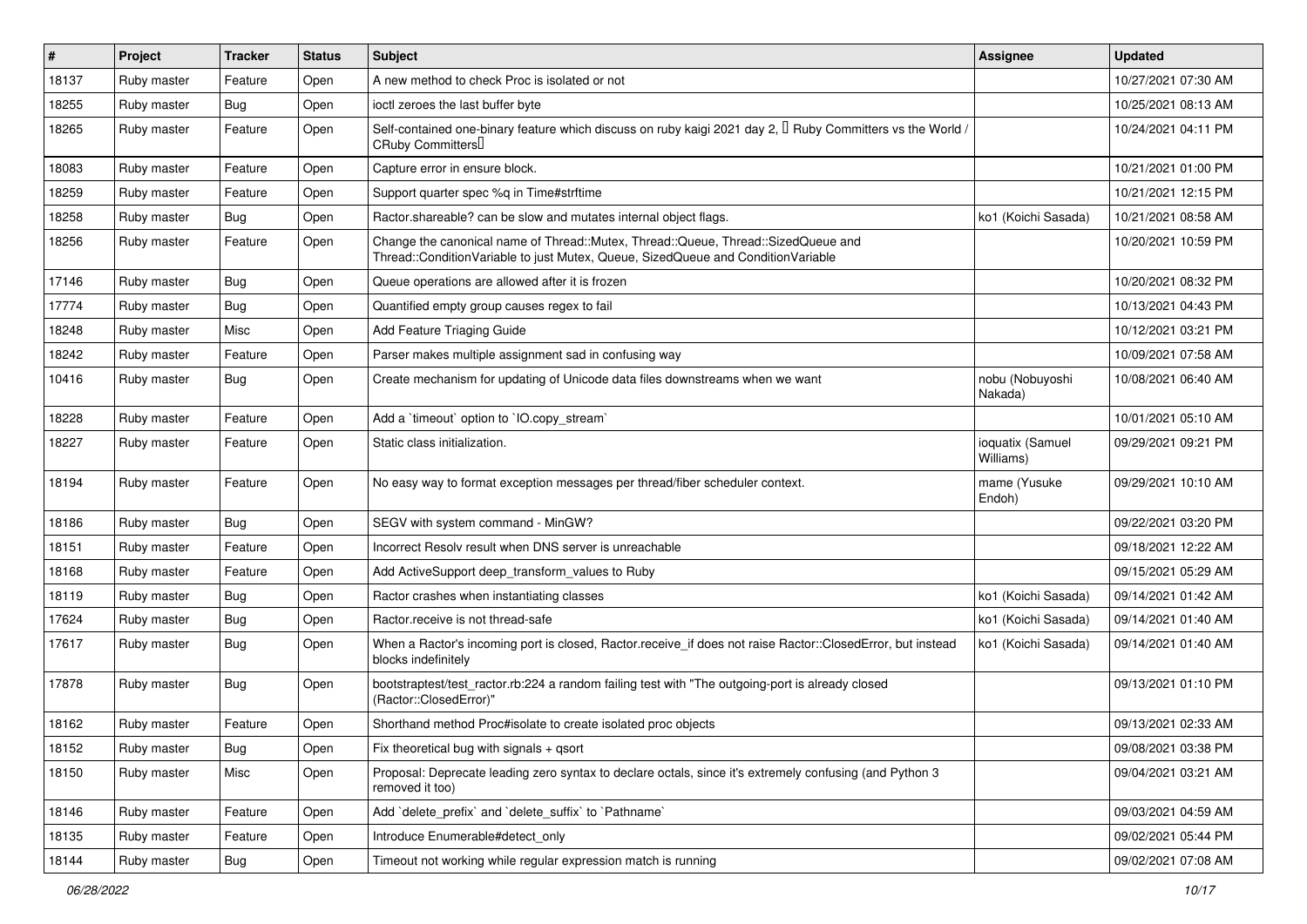| #     | Project     | <b>Tracker</b> | <b>Status</b> | Subject                                                                               | <b>Assignee</b>               | <b>Updated</b>      |
|-------|-------------|----------------|---------------|---------------------------------------------------------------------------------------|-------------------------------|---------------------|
| 18131 | Ruby master | Bug            | Open          | addr2line.c: Some inlined functions mistakenly shown                                  |                               | 08/24/2021 07:59 PM |
| 16492 | Ruby master | <b>Bug</b>     | Open          | TestBugReporter#test_bug_reporter_add test failures                                   | jaruga (Jun Aruga)            | 08/24/2021 01:12 PM |
| 17722 | Ruby master | Bug            | Open          | define_method with shareable results in "defined in a different Ractor"               |                               | 08/24/2021 12:03 PM |
| 18129 | Ruby master | <b>Bug</b>     | Open          | Ractor-incompatible global variables can be accessed through alias                    |                               | 08/23/2021 10:08 PM |
| 15428 | Ruby master | <b>Bug</b>     | Open          | Refactor Proc#>> and #<<                                                              |                               | 08/20/2021 06:31 PM |
| 18036 | Ruby master | <b>Bug</b>     | Open          | Pthread fibers become invalid on fork - different from normal fibers.                 | ioquatix (Samuel<br>Williams) | 08/19/2021 07:05 AM |
| 18080 | Ruby master | Bug            | Open          | Syntax error on one-line pattern matching                                             |                               | 08/18/2021 12:38 AM |
| 18082 | Ruby master | Misc           | Open          | FileUtils.remove_entry_secure has inconsistent document                               |                               | 08/17/2021 04:26 PM |
| 18069 | Ruby master | Feature        | Open          | instance_exec` is just ignored when the block is originally a method                  |                               | 08/10/2021 05:33 AM |
| 18070 | Ruby master | Feature        | Open          | `attr` should be removed                                                              |                               | 08/09/2021 05:51 PM |
| 18068 | Ruby master | Misc           | Open          | Silence LoadError only if it is for rubygems itself                                   | hsbt (Hiroshi<br>SHIBATA)     | 08/08/2021 02:21 PM |
| 18063 | Ruby master | Feature        | Open          | io_uring implementation                                                               |                               | 08/05/2021 10:02 AM |
| 18058 | Ruby master | Bug            | Open          | 3.1.0-dev with MJIT enabled Zlib::BufError during `gem install`                       | k0kubun (Takashi<br>Kokubun)  | 08/02/2021 08:31 PM |
| 18057 | Ruby master | Feature        | Open          | Introduce Array#mean                                                                  |                               | 08/02/2021 02:16 PM |
| 18055 | Ruby master | Feature        | Open          | Introduce                                                                             |                               | 07/30/2021 09:30 AM |
| 13514 | Ruby master | Feature        | Open          | [PATCH] thread_pthread.c (native_sleep): preserve old unblock function                |                               | 07/27/2021 11:41 AM |
| 13502 | Ruby master | Feature        | Open          | remove unused Array#to_s implementation                                               |                               | 07/27/2021 11:41 AM |
| 12992 | Ruby master | Feature        | Open          | ArgumentError if hostname is missing                                                  |                               | 07/27/2021 11:40 AM |
| 15305 | Ruby master | Feature        | Open          | [PATCH] include/ruby/ruby.h (RB_ALLOCV*): remove GC guard                             | nobu (Nobuyoshi<br>Nakada)    | 07/27/2021 11:39 AM |
| 11373 | Ruby master | Feature        | Open          | Add command line option to query valid values for --dump                              |                               | 07/27/2021 11:09 AM |
| 10755 | Ruby master | Feature        | Open          | Use rb_define_alias instead of rb_define_method for rb_cHash                          |                               | 07/27/2021 11:09 AM |
| 10549 | Ruby master | Feature        | Open          | Deprecate each_with_index and each_with_object in favor of with_index and with_object | matz (Yukihiro<br>Matsumoto)  | 07/27/2021 11:09 AM |
| 10287 | Ruby master | Feature        | Open          | rename COLON3 to COLON2_HEAD.                                                         | matz (Yukihiro<br>Matsumoto)  | 07/27/2021 09:34 AM |
| 11431 | Ruby master | Feature        | Open          | [PATCH] rb_parser_compile_*: remove volatile arg                                      |                               | 07/27/2021 07:27 AM |
| 10473 | Ruby master | Feature        | Open          | Change Date#to datetime to use local time                                             |                               | 07/23/2021 07:08 PM |
| 14274 | Ruby master | Feature        | Open          | Merge Std-Lib Time Class into Core                                                    |                               | 07/19/2021 07:54 AM |
| 11500 | Ruby master | Feature        | Open          | [RFC] rename Queue to UnboundedQueue                                                  |                               | 07/19/2021 07:48 AM |
| 14851 | Ruby master | Feature        | Open          | [PATCH] thread_pthread.c: remove non-sleepy timer thread implementation               |                               | 07/19/2021 05:23 AM |
| 17994 | Ruby master | Feature        | Open          | Clarify 'IO.read' behavior and add 'File.read' method                                 |                               | 07/16/2021 03:04 AM |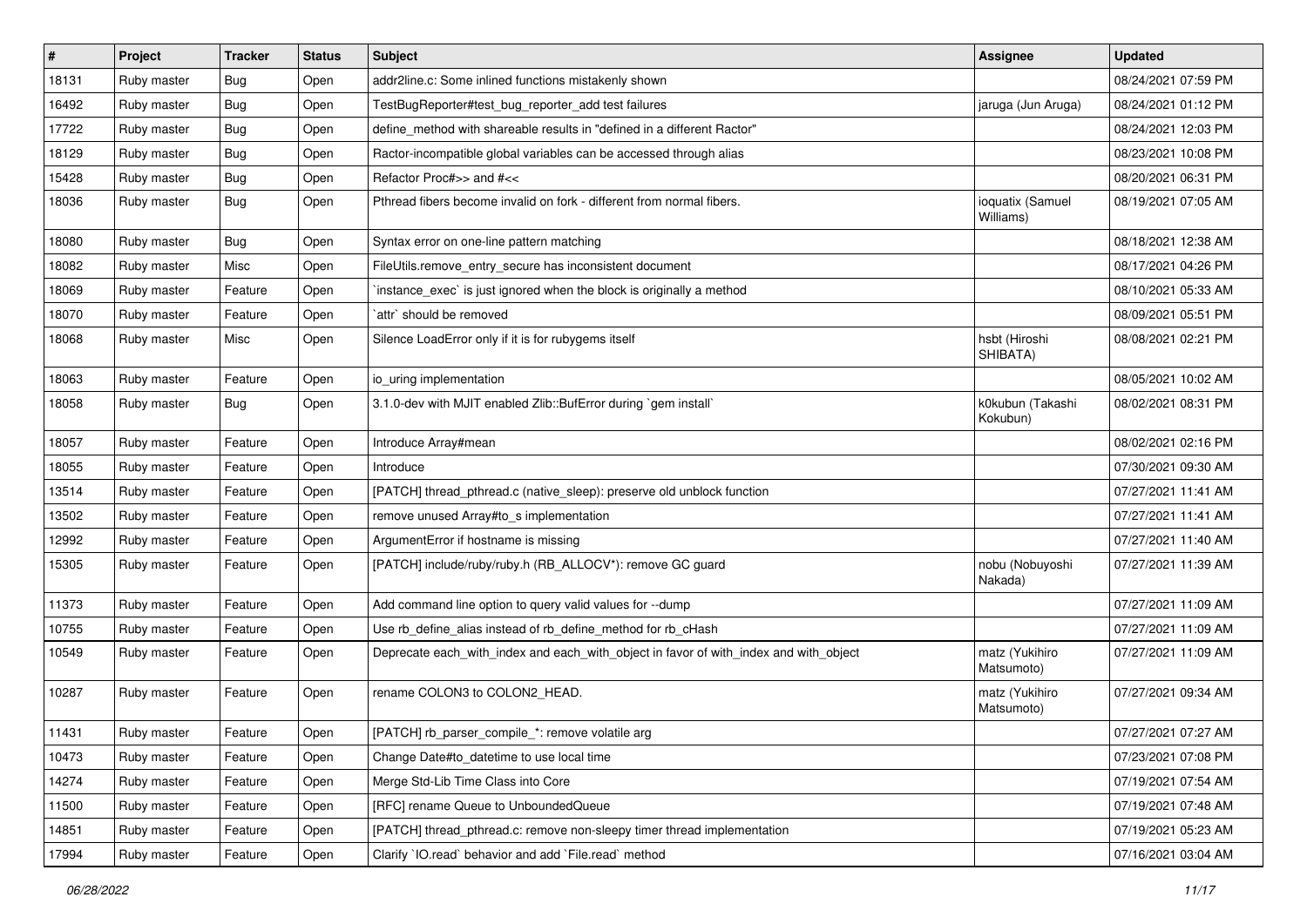| $\vert$ # | Project     | Tracker    | <b>Status</b> | Subject                                                                                                                 | <b>Assignee</b>     | <b>Updated</b>      |
|-----------|-------------|------------|---------------|-------------------------------------------------------------------------------------------------------------------------|---------------------|---------------------|
| 17938     | Ruby master | Feature    | Open          | Keyword alternative for boolean positional arguments                                                                    |                     | 07/15/2021 06:46 AM |
| 18002     | Ruby master | Bug        | Open          | s390x: Tests failing without LC_ALL env                                                                                 | jaruga (Jun Aruga)  | 07/12/2021 04:30 PM |
| 15993     | Ruby master | Bug        | Open          | 'require' doesn't work if there are Cyrillic chars in the path to Ruby dir                                              |                     | 07/09/2021 04:08 PM |
| 17924     | Ruby master | Feature    | Open          | Range#infinite?                                                                                                         |                     | 07/08/2021 11:58 PM |
| 17931     | Ruby master | <b>Bug</b> | Open          | Compile fails setup option nodynamic                                                                                    |                     | 07/07/2021 08:51 AM |
| 17833     | Ruby master | Feature    | Open          | add IO.readinto(b) where b is a bytes like object that is you can get a memoryview from                                 |                     | 06/30/2021 02:36 PM |
| 18013     | Ruby master | Bug        | Open          | Unexpected results when mxiing negated character classes and case-folding                                               |                     | 06/29/2021 12:05 PM |
| 18012     | Ruby master | Bug        | Open          | Case-insensitive character classes can only match multiple code points when top-level character class is not<br>negated |                     | 06/29/2021 08:35 AM |
| 18010     | Ruby master | <b>Bug</b> | Open          | Character class with single character gets case-folded with following string                                            |                     | 06/28/2021 09:30 AM |
| 18009     | Ruby master | Bug        | Open          | Regexps \w and \W with /i option and /u option produce inconsistent results under nested negation and<br>intersection   |                     | 06/28/2021 09:09 AM |
| 18005     | Ruby master | Feature    | Open          | Enable non-blocking 'binding.irb'.                                                                                      |                     | 06/24/2021 07:20 PM |
| 14378     | Ruby master | Feature    | Open          | Increase Fixnum range on Windows from 31 bits to 63 bits                                                                |                     | 06/18/2021 07:31 PM |
| 14582     | Ruby master | Bug        | Open          | Unable to use `method_entry` and `method_return` tracing probes since 2.5                                               |                     | 06/18/2021 06:08 PM |
| 17999     | Ruby master | Bug        | Open          | TestMethod#test_zsuper intermittent timeout error on raspbian10-aarch64 CI                                              |                     | 06/18/2021 01:33 AM |
| 14275     | Ruby master | Feature    | Open          | GC not aggressive enough                                                                                                |                     | 06/17/2021 06:54 PM |
| 14570     | Ruby master | Feature    | Open          | Make File.expand_path/real_path casing consistent on Windows                                                            |                     | 06/17/2021 04:22 PM |
| 17990     | Ruby master | Bug        | Open          | Inconsistent behavior of Regexp quantifiers over characters with complex case foldings                                  |                     | 06/15/2021 11:59 AM |
| 17989     | Ruby master | Bug        | Open          | Case insensitive Regexps do not handle characters with overlapping case foldings                                        |                     | 06/15/2021 11:43 AM |
| 17950     | Ruby master | Feature    | Open          | Unable to pattern-match against a String key                                                                            |                     | 06/15/2021 11:42 AM |
| 17944     | Ruby master | Feature    | Open          | Remove Socket.gethostbyaddr and Socket.gethostbyname                                                                    |                     | 06/10/2021 08:26 AM |
| 10320     | Ruby master | Feature    | Open          | require into module                                                                                                     |                     | 06/10/2021 08:15 AM |
| 17683     | Ruby master | Misc       | Open          | Current status of beginless range (experimental or not)                                                                 |                     | 06/05/2021 07:22 AM |
| 17925     | Ruby master | Bug        | Open          | Pattern matching syntax using semicolon one-line                                                                        |                     | 06/04/2021 03:08 PM |
| 17926     | Ruby master | Bug        | Open          | spec/ruby/core/file/atime_spec.rb: a random failing test on Travis ppc64le                                              |                     | 06/02/2021 04:35 PM |
| 17884     | Ruby master | Feature    | Open          | locindex for profiling tools                                                                                            | ko1 (Koichi Sasada) | 05/24/2021 04:17 PM |
| 17792     | Ruby master | Bug        | Open          | make notes and make test fail with Ruby3.0.1p64 RaspberryPI 4B Ubuntu 20.10 ARM64                                       |                     | 05/23/2021 08:23 PM |
| 17210     | Ruby master | Feature    | Open          | More readable and useful `Set#inspect`                                                                                  | knu (Akinori MUSHA) | 05/19/2021 10:12 PM |
| 17859     | Ruby master | Feature    | Open          | Start IRB when running just `ruby`                                                                                      |                     | 05/14/2021 07:54 AM |
| 17856     | Ruby master | Feature    | Open          | ary.member? is slower than ary.include?                                                                                 |                     | 05/11/2021 10:12 AM |
| 17844     | Ruby master | Feature    | Open          | Support list of methods to test with respond_to?                                                                        |                     | 05/06/2021 07:00 PM |
| 17834     | Ruby master | Feature    | Open          | Add a Bytes and BytesArray class that implement memoryview                                                              |                     | 05/06/2021 02:22 PM |
| 17851     | Ruby master | Feature    | Open          | ruby extension for memoryview                                                                                           |                     | 05/05/2021 03:15 PM |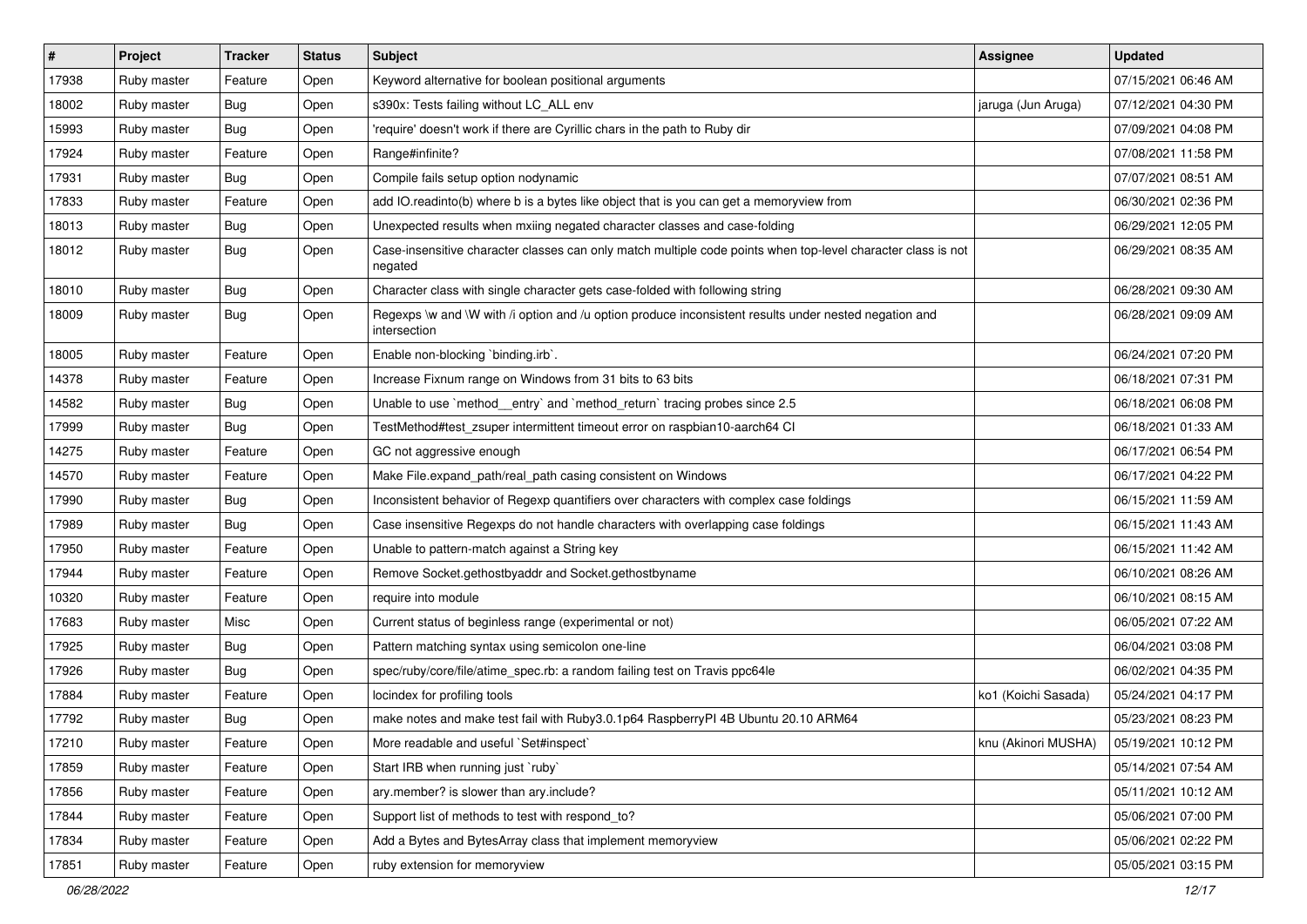| $\vert$ # | Project     | <b>Tracker</b> | <b>Status</b> | <b>Subject</b>                                                                 | Assignee                     | <b>Updated</b>      |
|-----------|-------------|----------------|---------------|--------------------------------------------------------------------------------|------------------------------|---------------------|
| 17825     | Ruby master | Feature        | Open          | Uniformize Float::INFINITY and Date::infinity.new                              |                              | 05/04/2021 01:43 AM |
| 17647     | Ruby master | Feature        | Open          | Print register `r11` on 32-bit ARM Linux                                       |                              | 04/30/2021 11:22 AM |
| 17830     | Ruby master | Feature        | Open          | Add Integer#previous and Integer#prev                                          | matz (Yukihiro<br>Matsumoto) | 04/27/2021 11:35 PM |
| 17016     | Ruby master | Feature        | Open          | Enumerable#accumulate                                                          |                              | 04/27/2021 03:14 PM |
| 17829     | Ruby master | Misc           | Open          | Clang/LLVM correctness of x64-mingw32 build (`shorten-64-to-32` warnings)      |                              | 04/26/2021 04:23 PM |
| 17817     | Ruby master | Bug            | Open          | --jit outputs ./tmp/_ruby_mjit_*.h: No such file or directory on with TMP      |                              | 04/22/2021 11:57 AM |
| 17790     | Ruby master | Feature        | Open          | Have a way to clear a String without resetting its capacity                    |                              | 04/21/2021 11:27 PM |
| 17815     | Ruby master | Misc           | Open          | Snapcraft Ruby plugin                                                          |                              | 04/20/2021 07:59 PM |
| 17808     | Ruby master | Feature        | Open          | Feature Request: JS like splat of Object properties as named method parameters |                              | 04/17/2021 11:43 PM |
| 11230     | Ruby master | <b>Bug</b>     | Open          | Should rb_struct_s_members() be public API?                                    |                              | 04/17/2021 05:06 PM |
| 17753     | Ruby master | Feature        | Open          | Add Module#namespace                                                           |                              | 04/17/2021 08:04 AM |
| 17749     | Ruby master | Feature        | Open          | Const source location without name                                             |                              | 04/17/2021 07:38 AM |
| 17797     | Ruby master | Feature        | Open          | MIPS support for addr2line.c                                                   |                              | 04/13/2021 03:49 AM |
| 17786     | Ruby master | Feature        | Open          | Proposal: new "ends" keyword                                                   |                              | 04/11/2021 01:40 AM |
| 16816     | Ruby master | Feature        | Open          | Prematurely terminated Enumerator should stay terminated                       |                              | 04/09/2021 09:24 PM |
| 17773     | Ruby master | Feature        | Open          | Alias `Numeric#zero?` and `Float#zero?` as `Numeric#empty?` and `Float#empty?` |                              | 04/02/2021 03:39 PM |
| 17771     | Ruby master | Feature        | Open          | String#start_with? should not construct MatchData or set \$~                   |                              | 04/02/2021 02:49 PM |
| 12689     | Ruby master | Bug            | Open          | Thread isolation of $$~$ and \$                                                |                              | 04/01/2021 08:51 PM |
| 17758     | Ruby master | Feature        | Open          | Provide Hash#count for performance improvement                                 |                              | 03/28/2021 06:39 PM |
| 17354     | Ruby master | Bug            | Open          | Module#const_source_location is misleading for constants awaiting autoload     |                              | 03/26/2021 05:56 PM |
| 17743     | Ruby master | Feature        | Open          | Show argument types in backtrace                                               |                              | 03/25/2021 06:39 PM |
| 17682     | Ruby master | Feature        | Open          | String#casecmp performance improvement                                         |                              | 03/24/2021 02:29 PM |
| 17718     | Ruby master | Feature        | Open          | a method paramaters object that can be pattern matched against                 |                              | 03/24/2021 01:29 PM |
| 17741     | Ruby master | Feature        | Open          | Ruby links to `objc` for convenience - this should be moved into a native ext  |                              | 03/23/2021 01:24 AM |
| 17142     | Ruby master | Bug            | Open          | Ruby fails to build in AIX                                                     |                              | 03/20/2021 07:08 AM |
| 13820     | Ruby master | Feature        | Open          | Add a nil coalescing operator                                                  |                              | 03/16/2021 03:34 PM |
| 17680     | Ruby master | <b>Bug</b>     | Open          | tab completion no longer works on irb3.0                                       |                              | 03/13/2021 08:06 AM |
| 16810     | Ruby master | Bug            | Open          | ruby segfaults on s390x with musl libc                                         |                              | 03/05/2021 01:38 AM |
| 17663     | Ruby master | Feature        | Open          | Enumerator#with, an alternative to Enumerator#with object                      |                              | 03/02/2021 05:48 PM |
| 17660     | Ruby master | Feature        | Open          | Expose information about which basic methods have been redefined               |                              | 03/02/2021 03:31 PM |
| 16113     | Ruby master | Feature        | Open          | Partial application                                                            |                              | 03/02/2021 02:00 PM |
| 17667     | Ruby master | <b>Bug</b>     | Open          | Module#name needs synchronization                                              | ko1 (Koichi Sasada)          | 03/02/2021 07:31 AM |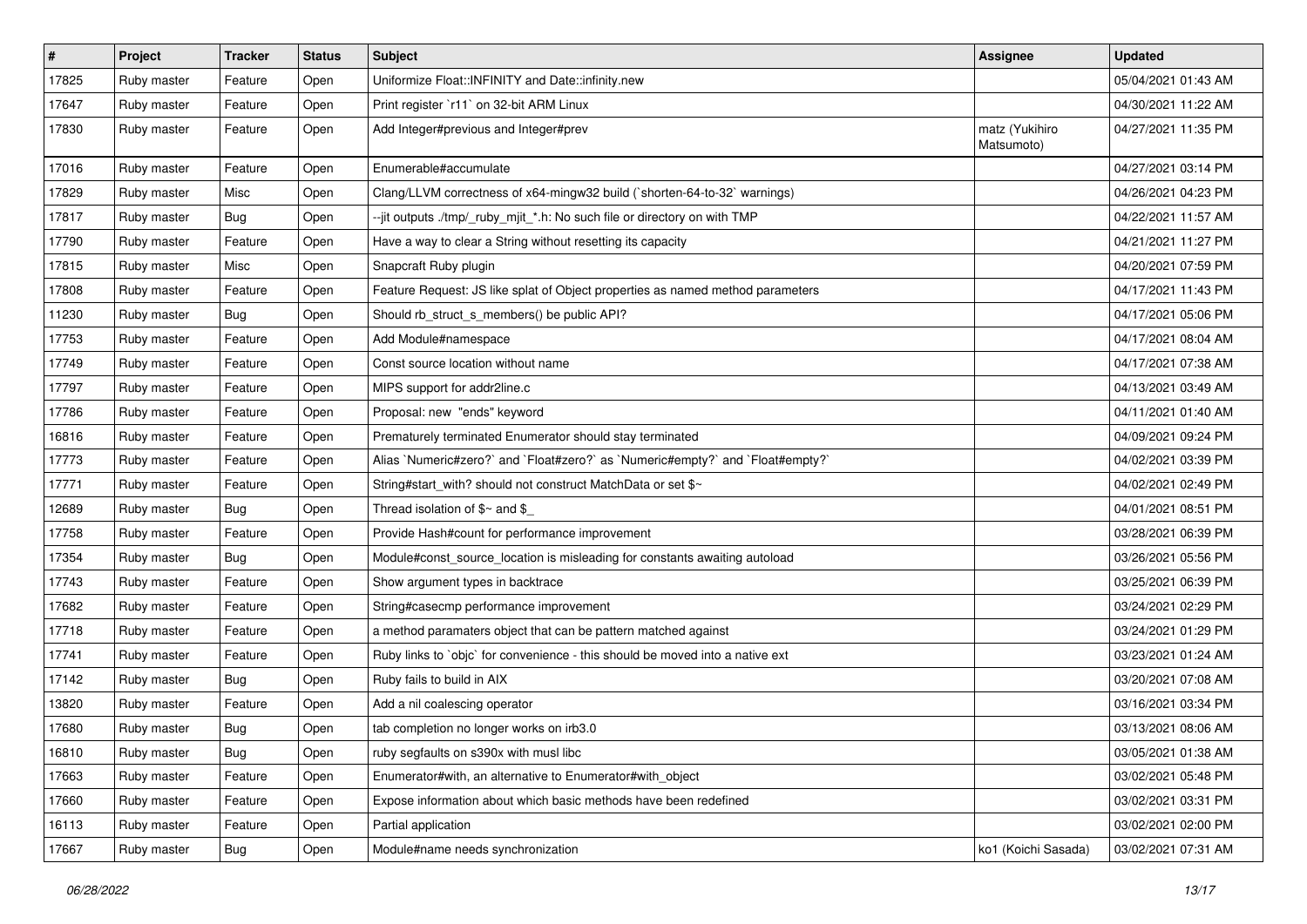| $\#$  | Project     | <b>Tracker</b> | <b>Status</b> | Subject                                                                                                                                                    | <b>Assignee</b>              | <b>Updated</b>      |
|-------|-------------|----------------|---------------|------------------------------------------------------------------------------------------------------------------------------------------------------------|------------------------------|---------------------|
| 17184 | Ruby master | Feature        | Open          | No stdlib function to perform simple string replacement                                                                                                    | matz (Yukihiro<br>Matsumoto) | 02/23/2021 09:27 PM |
| 14480 | Ruby master | <b>Bug</b>     | Open          | miniruby crashing when compiled with -O2 or -O1 on aarch64                                                                                                 |                              | 02/23/2021 10:35 AM |
| 16990 | Ruby master | Feature        | Open          | Sets: operators compatibility with Array                                                                                                                   |                              | 02/22/2021 11:37 PM |
| 17646 | Ruby master | Bug            | Open          | Check for `__builtin_mul_overflow` with `long long` arguments                                                                                              |                              | 02/19/2021 06:19 PM |
| 17637 | Ruby master | Misc           | Open          | Endless ranges with `nil` boundary weird behavior                                                                                                          |                              | 02/19/2021 07:57 AM |
| 17591 | Ruby master | Misc           | Open          | Test frameworks and REPLs do not show deprecation warnings by default                                                                                      |                              | 02/17/2021 09:06 AM |
| 17627 | Ruby master | Feature        | Open          | Suggestion: Implement `freeze_values` instance method on collection-like classes.                                                                          |                              | 02/16/2021 07:58 PM |
| 17140 | Ruby master | Feature        | Open          | Merge Enumerable#grep(_v) with Enumerable#select/reject                                                                                                    |                              | 02/10/2021 07:56 AM |
| 17616 | Ruby master | Feature        | Open          | Support backtracing on Linux with non-GNU-libc + libunwind                                                                                                 |                              | 02/09/2021 01:12 PM |
| 17611 | Ruby master | Feature        | Open          | Expose `rb_execarg` interfaces and `rb_grantpt`                                                                                                            |                              | 02/07/2021 01:52 AM |
| 17543 | Ruby master | Bug            | Open          | Ractor isolation broken by `self` in shareable proc                                                                                                        | ko1 (Koichi Sasada)          | 01/29/2021 03:06 PM |
| 17566 | Ruby master | Feature        | Open          | Tune thread QoS / efficiency on macOS                                                                                                                      |                              | 01/29/2021 09:16 AM |
| 17531 | Ruby master | Bug            | Open          | did_you_mean' not Ractor friendly                                                                                                                          | ko1 (Koichi Sasada)          | 01/29/2021 08:48 AM |
| 17586 | Ruby master | Misc           | Open          | Please run Windows CI in all std-lib repos                                                                                                                 |                              | 01/28/2021 02:34 PM |
| 11539 | Ruby master | Feature        | Open          | Support explicit declaration of volatile instance variables                                                                                                |                              | 01/26/2021 03:30 PM |
| 17579 | Ruby master | Feature        | Open          | [Proposal] A suggestion for newline-separated shorthand notation, for the creation of Arrays containing<br>strings that may contain ' ' (space) characters |                              | 01/25/2021 04:33 PM |
| 17330 | Ruby master | Feature        | Open          | Object#non                                                                                                                                                 |                              | 01/25/2021 03:54 PM |
| 17576 | Ruby master | Feature        | Open          | Partial Functions (procs, lambdas)                                                                                                                         |                              | 01/24/2021 07:58 PM |
| 13750 | Ruby master | Feature        | Open          | Improve String#casecmp? and Symbol#casecmp? performance with ASCII string                                                                                  |                              | 01/24/2021 07:12 AM |
| 17569 | Ruby master | Misc           | Open          | uri lib maintainership                                                                                                                                     | akr (Akira Tanaka)           | 01/23/2021 10:42 AM |
| 17565 | Ruby master | Misc           | Open          | Prefer use of access(2) in rb_file_load_ok() to check for existence of require'd files                                                                     |                              | 01/21/2021 08:52 PM |
| 17562 | Ruby master | Feature        | Open          | Update - E option in --help                                                                                                                                |                              | 01/19/2021 05:38 PM |
| 14430 | Ruby master | Feature        | Open          | net/http: use Socket.tcp with connect_timeout, instead of TCPSocket.open wrapped in Timeout.timeout                                                        |                              | 01/19/2021 10:01 AM |
| 17550 | Ruby master | Feature        | Open          | Why no function to get all subdirectories of a directory?                                                                                                  |                              | 01/18/2021 08:57 AM |
| 11882 | Ruby master | Feature        | Open          | Map or NamedMap                                                                                                                                            | matz (Yukihiro<br>Matsumoto) | 01/17/2021 01:31 PM |
| 17528 | Ruby master | Feature        | Open          | Make Addrinfo.getaddrinfo fall back to Timeout.timeout for :resolv_timeout                                                                                 |                              | 01/13/2021 08:50 PM |
| 17496 | Ruby master | Feature        | Open          | Add constant Math::TAU                                                                                                                                     |                              | 01/13/2021 05:47 AM |
| 17097 | Ruby master | Feature        | Open          | `map_min`, `map_max`                                                                                                                                       |                              | 01/13/2021 01:24 AM |
| 17357 | Ruby master | Feature        | Open          | Queue#pop' should have a block form for closed queues                                                                                                      |                              | 01/12/2021 07:32 AM |
| 17474 | Ruby master | Feature        | Open          | Interpreting constants at compile time                                                                                                                     |                              | 01/07/2021 04:40 PM |
| 17420 | Ruby master | Bug            | Open          | Unsafe mutation of \$" when doing non-RubyGems require in Ractor                                                                                           | ko1 (Koichi Sasada)          | 01/07/2021 01:23 PM |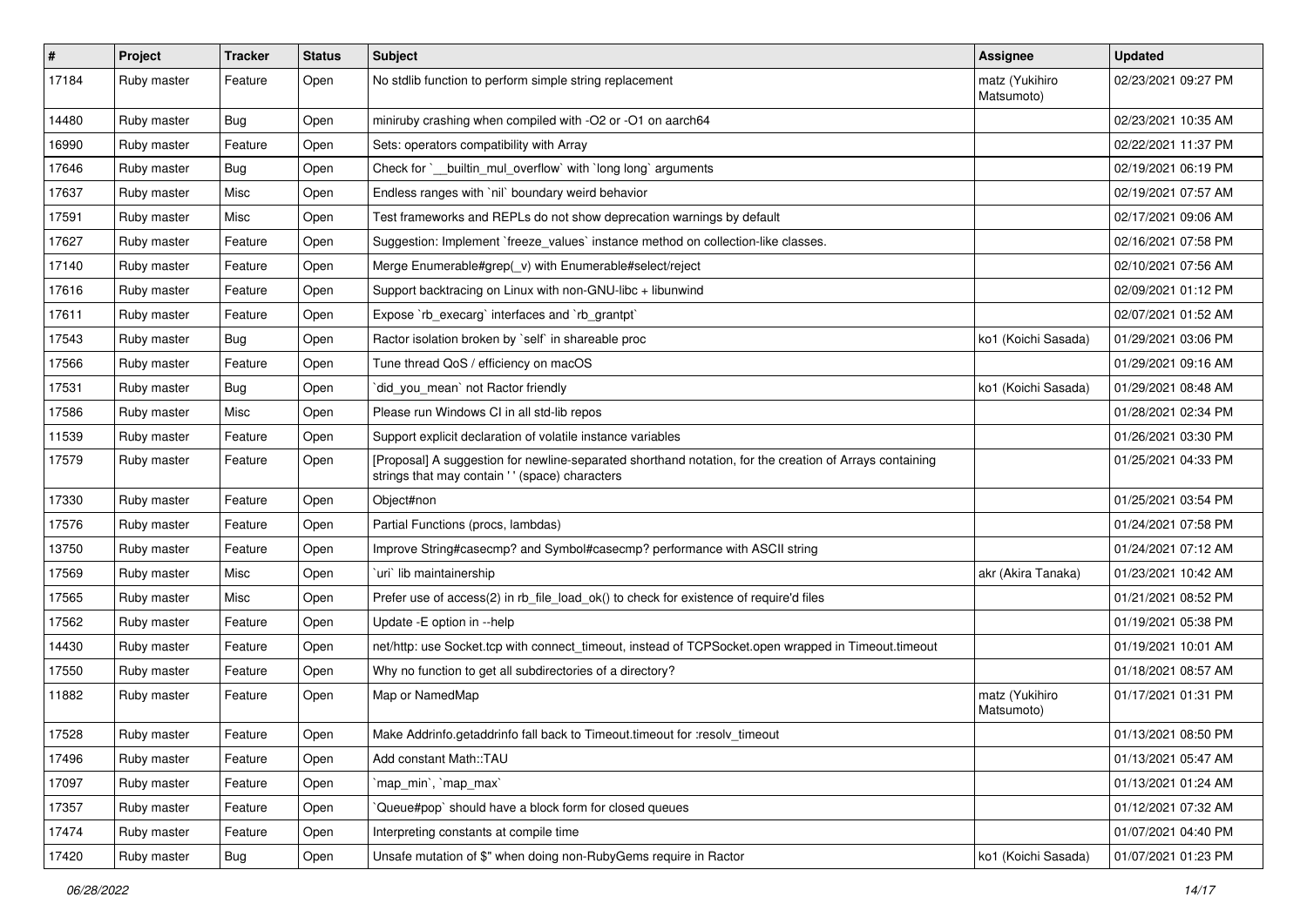| #     | Project     | <b>Tracker</b> | <b>Status</b> | Subject                                                                                                                                | <b>Assignee</b>              | <b>Updated</b>      |
|-------|-------------|----------------|---------------|----------------------------------------------------------------------------------------------------------------------------------------|------------------------------|---------------------|
| 17513 | Ruby master | Bug            | Open          | Methods of shareable objects and UnboundMethods should be shareable                                                                    | ko1 (Koichi Sasada)          | 01/06/2021 08:53 PM |
| 16436 | Ruby master | Misc           | Open          | hash missing #last method, make it not so consistent (it has #first)                                                                   |                              | 01/06/2021 09:47 AM |
| 17373 | Ruby master | Bug            | Open          | Ruby 3.0 is slower at Discourse bench than Ruby 2.7                                                                                    |                              | 01/04/2021 06:47 AM |
| 17506 | Ruby master | Bug            | Open          | Ractor isolation broken by ThreadGroup                                                                                                 |                              | 01/03/2021 08:05 PM |
| 15225 | Ruby master | Feature        | Open          | OpenStruct: Recursively converting child Hash objects to OpenStruct objects.                                                           |                              | 01/03/2021 02:30 AM |
| 17471 | Ruby master | Feature        | Open          | send_if method for improved conditional chaining                                                                                       |                              | 12/29/2020 03:23 PM |
| 16291 | Ruby master | Feature        | Open          | Introduce support for resize in rb_ary_freeze and prefer internal use of rb_ary_freeze and rb_str_freeze for<br>String and Array types | nobu (Nobuyoshi<br>Nakada)   | 12/25/2020 02:43 AM |
| 17422 | Ruby master | Misc           | Open          | 3.0 documentation problems tracking ticket                                                                                             |                              | 12/24/2020 12:51 PM |
| 17399 | Ruby master | Misc           | Open          | Are endless methods experimental?                                                                                                      |                              | 12/22/2020 07:05 PM |
| 17393 | Ruby master | Feature        | Open          | `Ractor::Moved#inspect`                                                                                                                | ko1 (Koichi Sasada)          | 12/21/2020 05:47 PM |
| 17337 | Ruby master | Bug            | Open          | Don't embed Ruby build-time configuration in Ruby                                                                                      |                              | 12/21/2020 04:17 PM |
| 17414 | Ruby master | Feature        | Open          | Ractor should allow access to shareable attributes for Modules/Classes                                                                 | ko1 (Koichi Sasada)          | 12/21/2020 03:56 PM |
| 17416 | Ruby master | Feature        | Open          | Improve performance Kernel#itself                                                                                                      |                              | 12/21/2020 01:14 PM |
| 17406 | Ruby master | Feature        | Open          | Add `NoMatchingPatternError#depth`                                                                                                     |                              | 12/19/2020 03:18 PM |
| 17404 | Ruby master | Feature        | Open          | Ractor `move:` API to allow shareability check                                                                                         | ko1 (Koichi Sasada)          | 12/18/2020 09:17 PM |
| 17099 | Ruby master | Feature        | Open          | Remove boolean argument and warning from Module#attr                                                                                   |                              | 12/18/2020 04:15 AM |
| 17400 | Ruby master | Bug            | Open          | Incorrect character downcase for Greek Sigma                                                                                           | duerst (Martin Dürst)        | 12/17/2020 06:56 AM |
| 17390 | Ruby master | Misc           | Open          | Class and method-level docs for Ractor                                                                                                 |                              | 12/13/2020 06:33 PM |
| 17333 | Ruby master | Feature        | Open          | Enumerable#many?                                                                                                                       |                              | 12/11/2020 03:38 AM |
| 10238 | Ruby master | Feature        | Open          | todo: remove dependency on malloc_usable_size                                                                                          | ko1 (Koichi Sasada)          | 12/10/2020 09:20 AM |
| 17134 | Ruby master | Feature        | Open          | Add resolv timeout to TCPSocket                                                                                                        |                              | 12/10/2020 09:09 AM |
| 6869  | Ruby master | Feature        | Open          | Do not treat `_` parameter exceptionally                                                                                               | matz (Yukihiro<br>Matsumoto) | 12/10/2020 08:58 AM |
| 14492 | Ruby master | Feature        | Open          | iseq loading + caching should be in core                                                                                               | ko1 (Koichi Sasada)          | 12/10/2020 08:53 AM |
| 10489 | Ruby master | Feature        | Open          | Add inherit method for clearer and multiple inheritance                                                                                | matz (Yukihiro<br>Matsumoto) | 12/10/2020 08:53 AM |
| 10318 | Ruby master | Feature        | Open          | [PATCH 0/n] Let underscore be positionally matched arg to omit binding obvious variable.                                               |                              | 12/10/2020 08:53 AM |
| 8807  | Ruby master | Feature        | Open          | Custom literals                                                                                                                        |                              | 12/10/2020 08:53 AM |
| 8270  | Ruby master | Feature        | Open          | Ruby should build without thread support (aka minix)                                                                                   | nobu (Nobuyoshi<br>Nakada)   | 12/10/2020 08:53 AM |
| 8229  | Ruby master | Feature        | Open          | extend Hash.include?                                                                                                                   | matz (Yukihiro<br>Matsumoto) | 12/10/2020 08:53 AM |
| 7748  | Ruby master | Feature        | Open          | Contextual send                                                                                                                        | matz (Yukihiro<br>Matsumoto) | 12/10/2020 08:53 AM |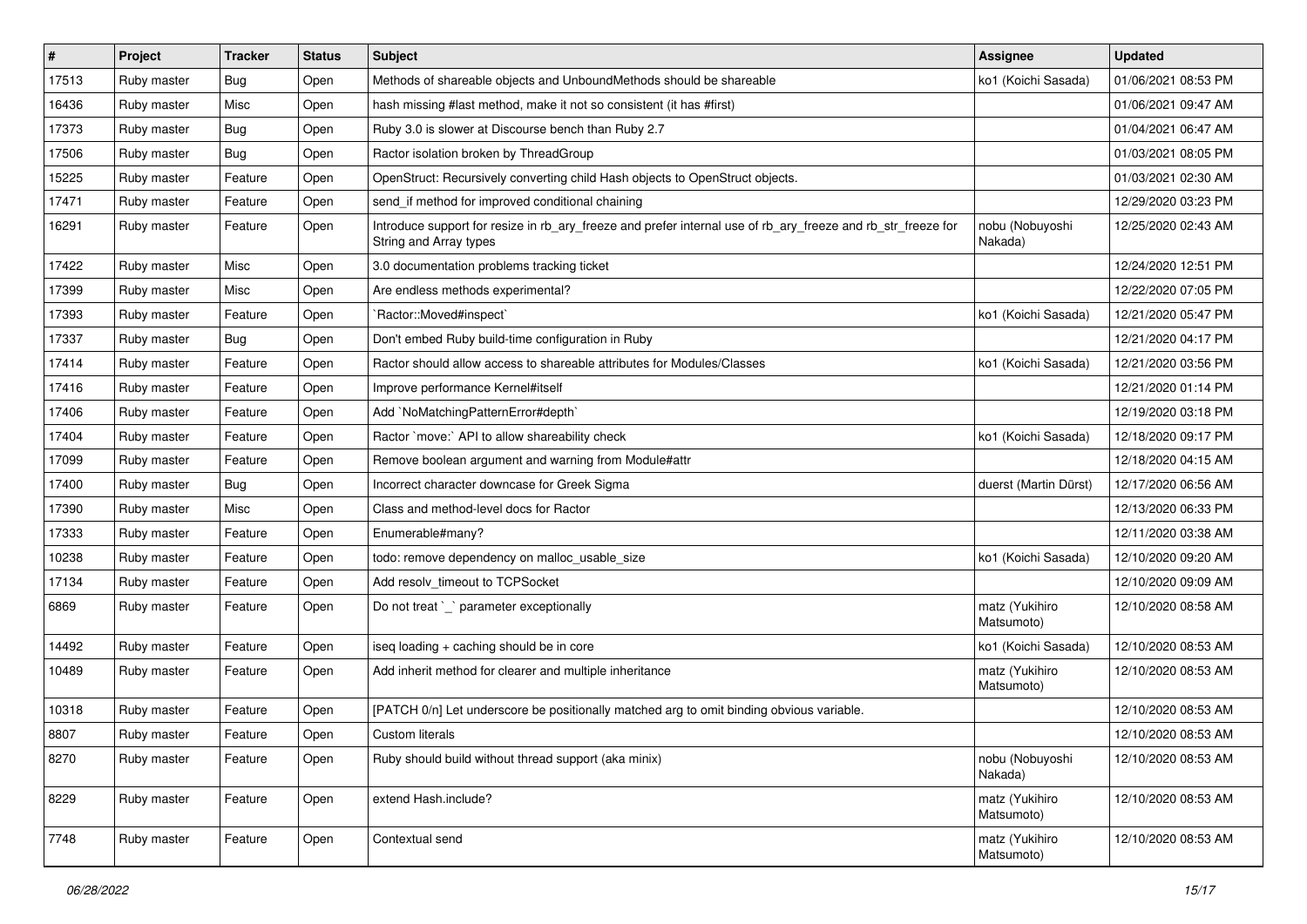| $\sharp$ | Project     | <b>Tracker</b> | <b>Status</b> | Subject                                                                                                | <b>Assignee</b>              | <b>Updated</b>      |
|----------|-------------|----------------|---------------|--------------------------------------------------------------------------------------------------------|------------------------------|---------------------|
| 7546     | Ruby master | Feature        | Open          | Change behavior of `Array#slice` for an argument of `Range` class                                      | matz (Yukihiro<br>Matsumoto) | 12/10/2020 08:49 AM |
| 7545     | Ruby master | Feature        | Open          | Make Range act as a "lazy ordered set"                                                                 |                              | 12/10/2020 08:49 AM |
| 7220     | Ruby master | Feature        | Open          | Separate IO#dup, StringIO#initialize_copy from dup(2)                                                  |                              | 12/10/2020 08:47 AM |
| 6828     | Ruby master | Feature        | Open          | <b>Constancy of Constants</b>                                                                          |                              | 12/10/2020 08:47 AM |
| 17383    | Ruby master | <b>Bug</b>     | Open          | 3.0 recursion memory speed issues                                                                      |                              | 12/09/2020 05:41 PM |
| 17375    | Ruby master | Feature        | Open          | Add scheduler callbacks for transferring fibers                                                        |                              | 12/07/2020 11:31 PM |
| 17156    | Ruby master | Feature        | Open          | Refinements per directory tree                                                                         |                              | 12/07/2020 05:19 AM |
| 17359    | Ruby master | Bug            | Open          | Ractor copy mode is not Ractor-safe                                                                    | ko1 (Koichi Sasada)          | 12/02/2020 05:42 PM |
| 17356    | Ruby master | Feature        | Open          | Alignment of memory allocated through Fiddle struct's malloc                                           |                              | 12/02/2020 11:06 AM |
| 17353    | Ruby master | Feature        | Open          | Functional chaining operator                                                                           |                              | 11/30/2020 03:29 AM |
| 16241    | Ruby master | Feature        | Open          | Shorter syntax for anonymous refinements                                                               |                              | 11/20/2020 07:22 PM |
| 17143    | Ruby master | Feature        | Open          | Improve support for warning categories                                                                 |                              | 11/20/2020 01:05 PM |
| 17325    | Ruby master | Feature        | Open          | Adds Fiber#cancel, which forces a Fiber to break/return                                                |                              | 11/19/2020 12:34 AM |
| 17315    | Ruby master | Feature        | Open          | Hash #transform                                                                                        |                              | 11/13/2020 08:38 PM |
| 17298    | Ruby master | Feature        | Open          | Ractor's basket communication APIs                                                                     |                              | 11/13/2020 04:16 PM |
| 17309    | Ruby master | Misc           | Open          | URI.escape being deprecated, yet there is no replacement                                               |                              | 11/11/2020 12:52 AM |
| 17311    | Ruby master | Feature        | Open          | Improve performance Array#deconstruct & Array#to_ary                                                   |                              | 11/08/2020 07:12 AM |
| 17286    | Ruby master | Feature        | Open          | 'Ractor.new' should accept 'move: true'                                                                |                              | 11/08/2020 03:01 AM |
| 17208    | Ruby master | Feature        | Open          | Add `Set#compact` and `Set#compact!` methods                                                           |                              | 11/05/2020 10:44 AM |
| 17127    | Ruby master | Feature        | Open          | Some TrueClass methods are faster if implemented in Ruby                                               |                              | 11/05/2020 07:11 AM |
| 17288    | Ruby master | Feature        | Open          | Optimize _send_ call with a literal method name                                                        | matz (Yukihiro<br>Matsumoto) | 10/30/2020 12:17 AM |
| 17159    | Ruby master | Bug            | Open          | extend 'define_method' for Ractor                                                                      |                              | 10/29/2020 04:06 PM |
| 17290    | Ruby master | Feature        | Open          | Syntax sugar for boolean keyword argument                                                              |                              | 10/29/2020 04:51 AM |
| 17206    | Ruby master | Feature        | Open          | Introduce new Regexp option to avoid global MatchData allocations                                      |                              | 10/28/2020 10:43 PM |
| 11808    | Ruby master | <b>Bug</b>     | Open          | Different behavior between Enumerable#grep and Array#grep                                              | ko1 (Koichi Sasada)          | 10/26/2020 04:36 AM |
| 17285    | Ruby master | Feature        | Open          | Less strict `Ractor.select`                                                                            |                              | 10/26/2020 03:15 AM |
| 17279    | Ruby master | Feature        | Open          | Allow a negative step in Range#step with a block                                                       | matz (Yukihiro<br>Matsumoto) | 10/22/2020 02:23 AM |
| 17199    | Ruby master | Misc           | Open          | id outputed by inspect and to s output does not allow to find actual object_id and vice-versa          |                              | 10/20/2020 09:35 PM |
| 17258    | Ruby master | Feature        | Open          | Oneshot Branch Coverage                                                                                |                              | 10/09/2020 08:26 PM |
| 17174    | Ruby master | Misc           | Open          | Error relocating, symbol not found" error when compiling a native extension on Alpine with Ruby >=2.4" |                              | 10/06/2020 11:19 AM |
| 13153    | Ruby master | Feature        | Open          | Inconsistent sprintf formatting for 0 value                                                            |                              | 09/29/2020 03:30 PM |